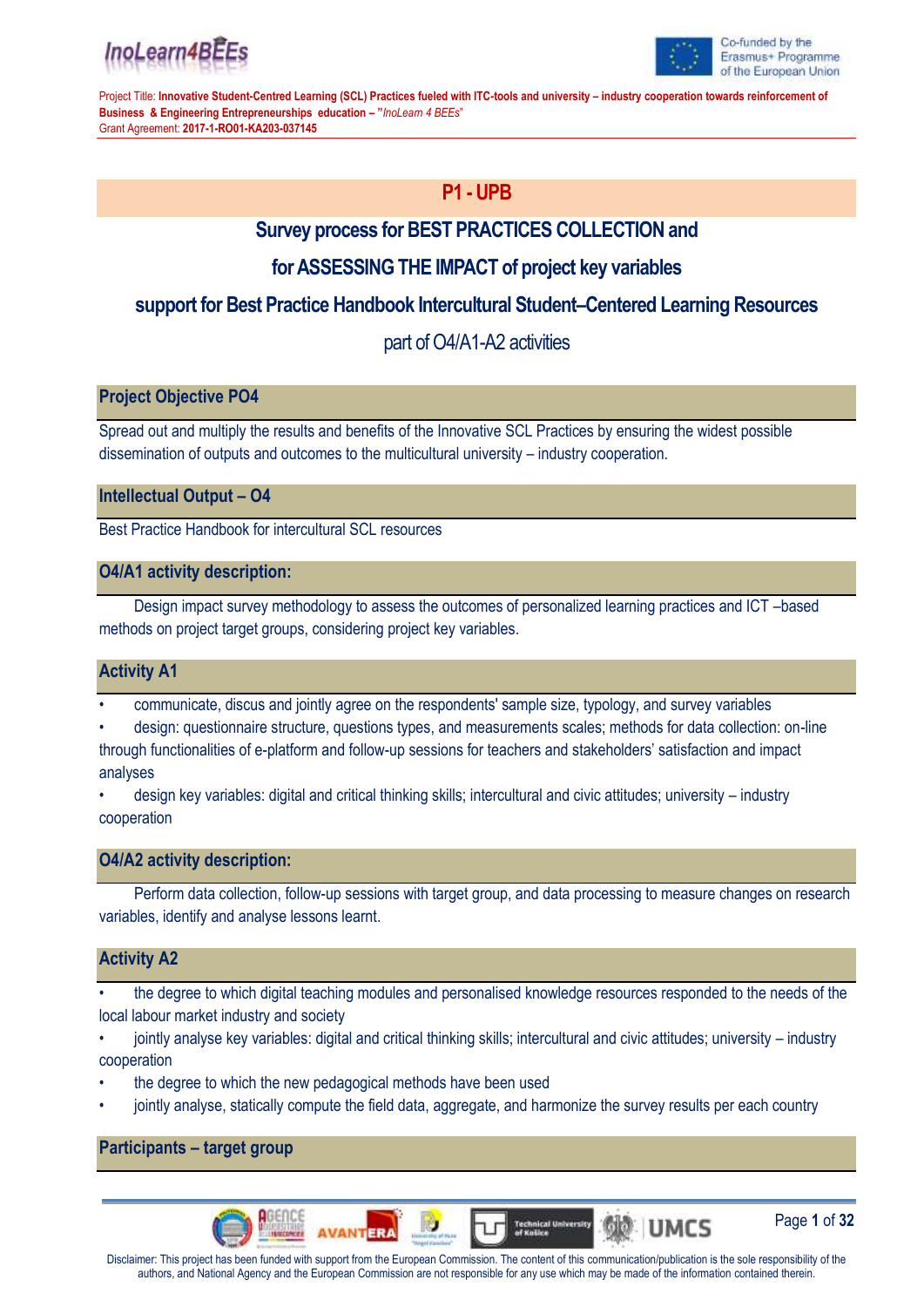

Page **2** of **32**

**UMCS** 

Project Title: **Innovative Student-Centred Learning (SCL) Practices fueled with ITC-tools and university – industry cooperation towards reinforcement of Business & Engineering Entrepreneurships education – "***InoLearn 4 BEEs*" Grant Agreement: **2017-1-RO01-KA203-037145**

Students with enhanced entrepreneurial and innovation skills and improved learning performance within RO, BG, SK, and PO.

### **Objectives of survey process for Best Practices Collection and for Assessing the Impact of project key**

#### **variables**

The research objectives consist in:

**1. Design the survey process** for best practices collection and for assessing the impact of project key variables: digital and critical thinking skills; intercultural and civic attitudes; university – industry cooperation, on TGs

**2. To collect, statistically compute**, extract findings, and document best practices and lessons learnt into the core processes roadmap needed to deploy SCL approach in interdisciplinary and multicultural contexts.

Participants at statistical research:

Teachers/researchers and technical from each P1/P4/P5/ P6:

### **1. Methodology for primary research on the target group sample**

The process of collecting relevant students view was performed during the interval of M19 to M28 months. The method for collecting data was electronic based through the on-line Google Forms, embedded in the project e-platform at the following address:

- For general survey on project e-platform:<http://bit.ly/2N08UwZ>(must be log in)
- For Romanian students with enhanced competences: <http://bit.ly/39nbBkC>
- For Bulgarian students with enhanced competences: <http://bit.ly/39p1uf9>
- For Slovakian students with enhanced competences: <http://bit.ly/2UBOzm5>
- For Polish students with enhanced competences:<http://bit.ly/2UBD3qN>

The process of collecting from **students** with enhanced entrepreneurial and innovation skills and improved learning performance: from RO, BG, SK, and PL.

As primary data sources (data obtained directly from the *university partner students*), it has been used information collected during the interval M19 to M28 months.

The questionnaire and results analysis, as well as their adaptation, were achieved through the participation of all project partners. They were involved in creating and implementing the questionnaire to ensure quality based on their expertise and experience. The activity manager was **P4**, who coordinated and assured the creation and implementation of the questionnaire according to the quality manual. At partner level for adapting to local specifics, decisions were taken by each partner's Local Project Meetings partner (LPM) partner. Each project partner used local utility to implement communication with students.

The following steps for creating the questionnaire are described below:

### **1.1 Specifying desired information and research objectives**

The identification of the information and objectives was performed by extracting them from the general purpose of the project and from PO4, based on

- to design the content of digital teaching modules with intercultural views deeply embedded in entrepreneurial learning concept, customized on each of the fields in BEE education

- to define, articulate and harmonize the personalized knowledge resources based on capturing the needs and learning expectations of local businesses, labour market, and civil society sectors from RO, BG, SK, and PO cultures.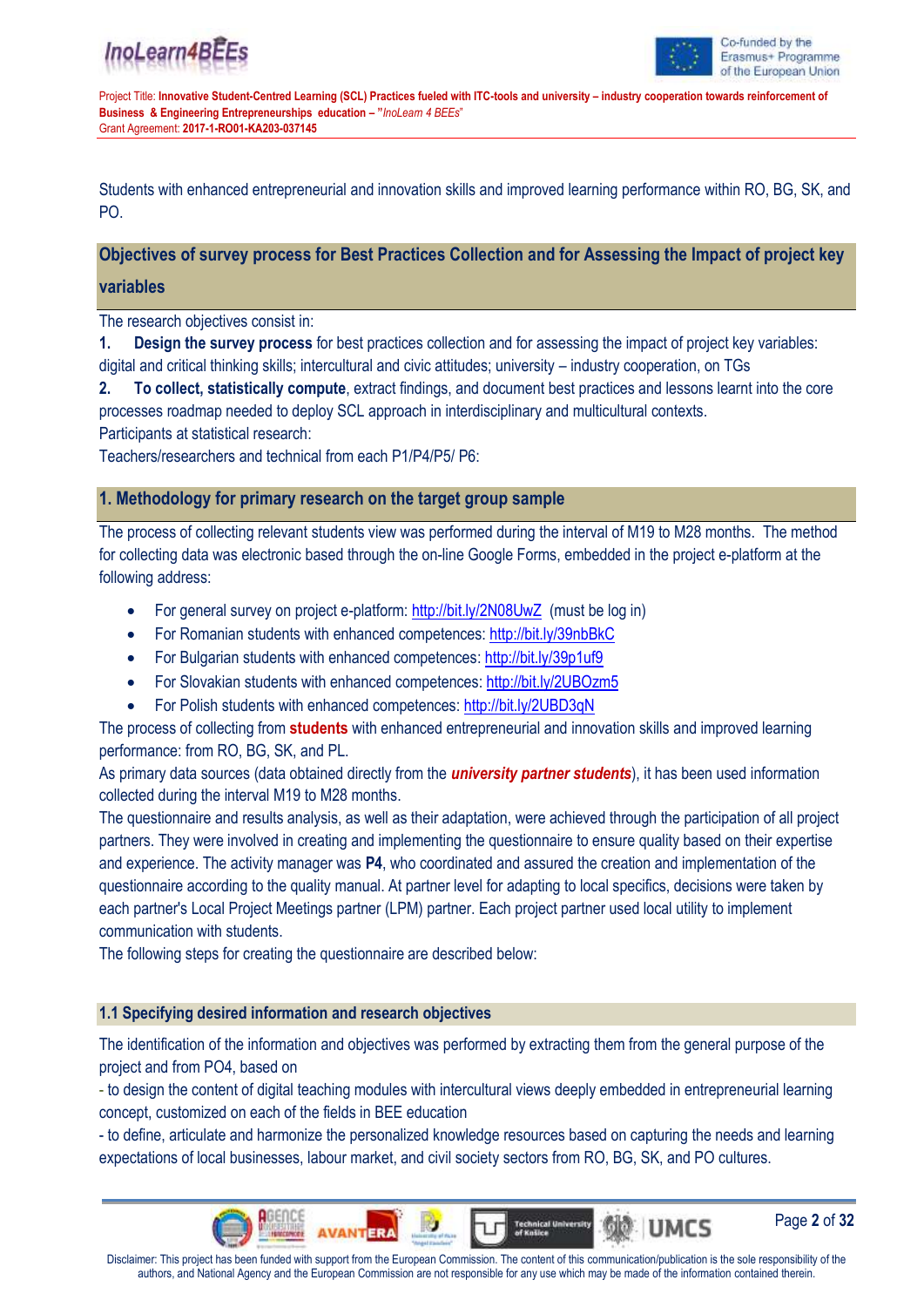

Project Title: **Innovative Student-Centred Learning (SCL) Practices fueled with ITC-tools and university – industry cooperation towards reinforcement of Business & Engineering Entrepreneurships education – "***InoLearn 4 BEEs*" Grant Agreement: **2017-1-RO01-KA203-037145**

### **1.2 Establish the method of data collection and elaboration of questions: content, type, quality, order, premodification.**

It has been decided that the best way to collect valuable information is through the questionnaire. Other options included face-to-face interviews and project e-learn platform. Each method has advantages and disadvantages and has been analysed against the level of quality, the number of respondents to reach, the degree of complexity, the availability of the participation of the respondents and the available staff.

### **1.3 Design the physical characteristics of the questionnaire**

We have analysed the variants of questions: structured, unstructured, or a combination of the two. The difficulty with unstructured ones lies in the weight of the analysis of the answers and their structuring in a worksheet. For precision of results and ease of completing the questionnaire, it was proposed and decided to use the partially structured questions in order to alleviate the disadvantages of both variants.

### **1.4 Approval of the questionnaire**

At the end of the structure of the questionnaire, the quality team analysed and concluded that it responds to the objectives originally proposed.

### **1.5 Preparing the final version and translating the questionnaire**

At this stage each leader from the partner and his team adapted to local needs and translated the questions. The research unit was a small group of students. The survey unit was the employed that provided the information. The information obtained is relevant and gives an image of real-life problems of students, relevant achievements in the sector and challenges and opportunities in order to create base for **study case development, best practices/case examples, scenarios and project-based applications.**

## **2. Research Variables**

The research variables were built on target group profile to coherently embrace the characteristics, perceptions and results for students involved, as follow:

The research variables aim at analysing the views of students in BEE education area: the degree of fulfilment in learning outcomes per discipline, and the value added by the personalized learning experiences through: Objectives dimensions

- Ob.1. To identifying and defining Digital and Critical Thinking
- Ob.2. To identifying and defining Intercultural and civic attitudes
- Ob.3. To identifying and defining University-Industry cooperation
- Ob.4. Personalised learning practices

which have been divided into five categories:

2.1 Respondents profile:

- ✓ Level of study
- ✓ University of study
- $\checkmark$  Specialisation area at the University
- ✓ Your gender



Page **3** of **32**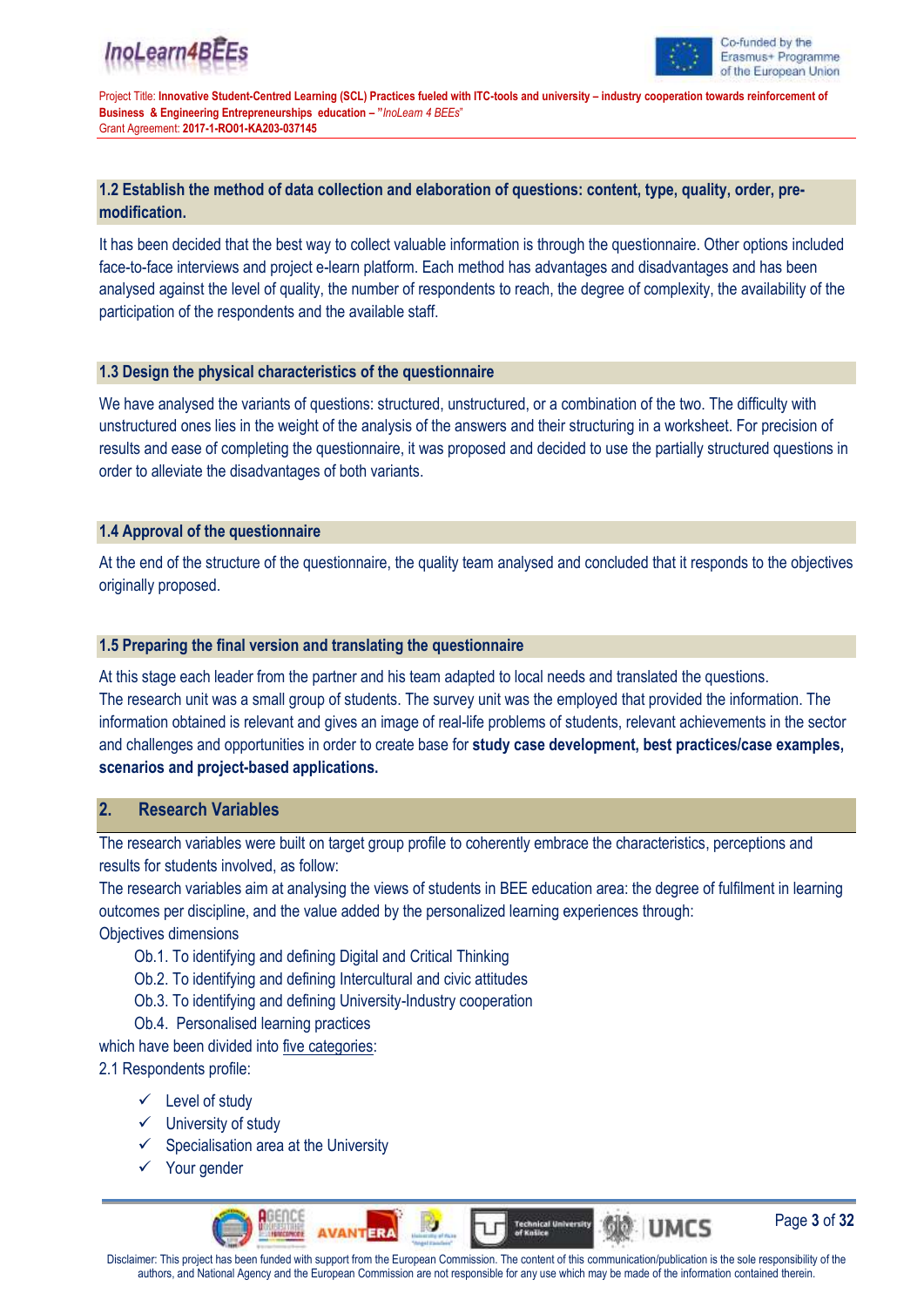



#### 2.2 To identifying and defining Digital and Critical Thinking

- $\checkmark$  Importance of digital and critical thinking skills
- $\checkmark$  Capacity to develop digital and critical thinking skills
- $\checkmark$  Importance of capacity to use (e-learning tools)
- $\checkmark$  The degree to which personalized knowledge resource respond to the needs (to use e-learning tools)
- ✓ Importance of Learning Process
- $\checkmark$  The degree of new pedagogical methods will be used.
- 2.3 Capacity to develop intercultural and civic attitudes
	- $\checkmark$  Importance of communication ability
	- $\checkmark$  Capacity to develop communication attitudes
	- $\checkmark$  Importance of teamwork ability
	- $\checkmark$  Capacity to apply -teamwork ability
	- $\checkmark$  Importance of Adaptability and Flexibility skills
	- $\checkmark$  Capacity to apply Adaptability and Flexibility skills
	- ✓ Importance of Self-Evaluation skill
	- $\checkmark$  Capacity to make suitable and opportune decisions for life

2.4 Perception about University-Industry cooperation

- $\checkmark$  Barriers for starting a new business, that are linked with your domain
- $\checkmark$  Reason for working for/ with an organisation
- $\checkmark$  Useful activities needed for developing your entrepreneurial skills and knowledge
- $\checkmark$  Qualities needed for being a successful person at the job
- 2.5 Personalized learning (resources) practices
	- $\checkmark$  Learning type would you prefer for learning
	- $\checkmark$  New pedagogical methods that be used
	- ✓ Importance of Problem-solving method
	- $\checkmark$  The degree to which digital teaching modules respond to the needs

#### **2.1 Respondents profile**

Students profile aims to analyse certain demographic characterizes such as: level of study (bachelor/ master/PhD), the name of partners university or other university, due to the large number of areas of study should be indicate the specialisations. The basic variables in this case it was:

- ✓ Level of study
- ✓ University of study
- $\checkmark$  Specialisation area at the University
- ✓ Your gender

### **2.2 To identifying and defining Digital and Critical Thinking**

Research on real-life problems aims to capturing the real needs, enrich teaching, improve learning experience to contribute at students' skills in a competitive market and support learning expectation of local business, labour market and civil society from RO, BG, SK, PL cultures.

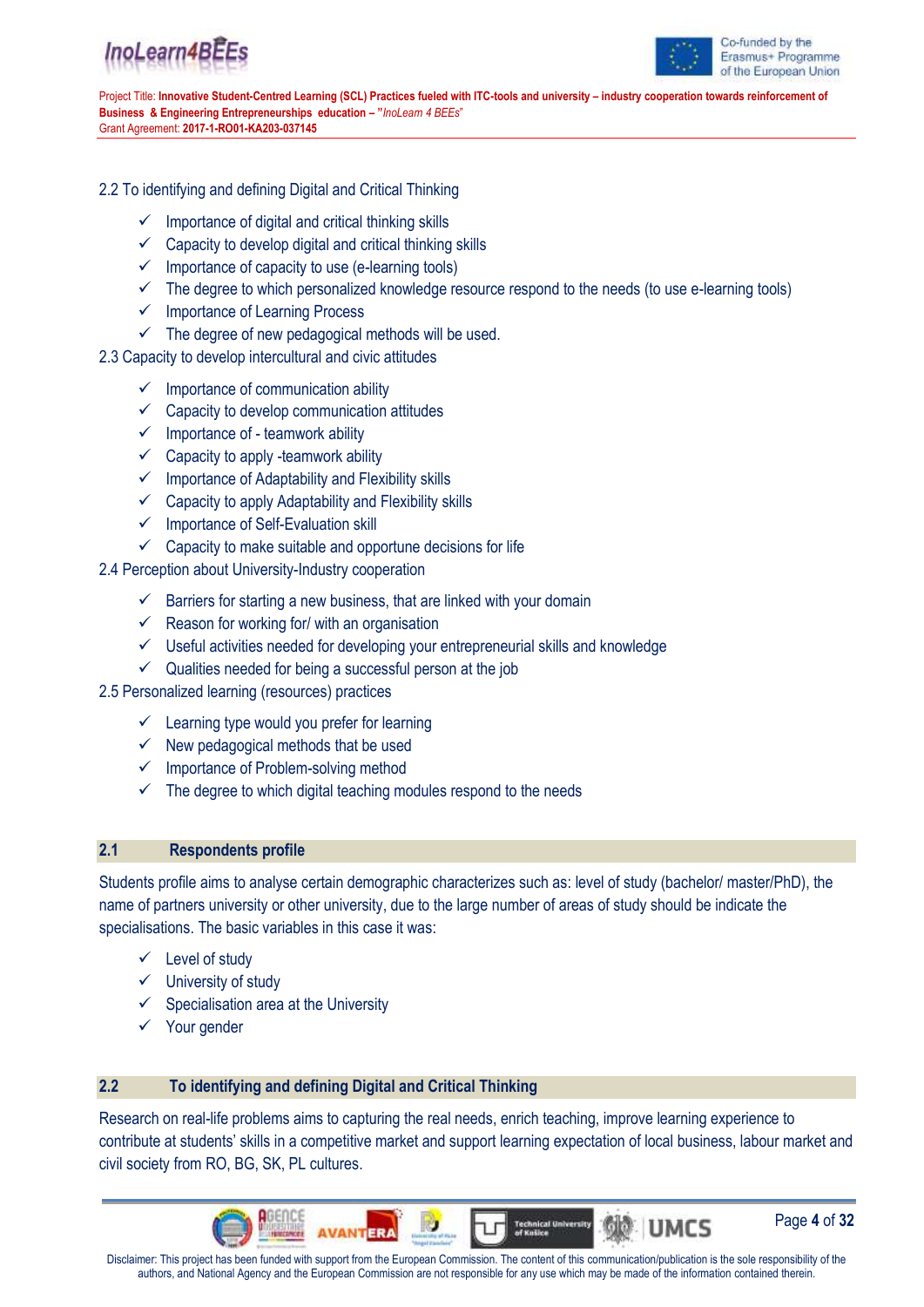



Page **5** of **32**

**UMCS** 

Project Title: **Innovative Student-Centred Learning (SCL) Practices fueled with ITC-tools and university – industry cooperation towards reinforcement of Business & Engineering Entrepreneurships education – "***InoLearn 4 BEEs*" Grant Agreement: **2017-1-RO01-KA203-037145**

- $\checkmark$  Capacity to develop digital and critical thinking skills
- $\checkmark$  Importance of capacity to use (e-learning tools)
- ✓ The degree to which personalized knowledge resource respond to the needs (to use e-learning tools)
- ✓ Importance of Learning Process
- $\checkmark$  The degree of new pedagogical methods will be used.

#### **2.3 Capacity to develop intercultural and civic attitudes**

Research for validating innovative and entrepreneurial educational offer, including digital and critical thinking skills, and intercultural and civic attitudes for BEE students, by engaging them in multidisciplinary and intercultural digital personalized learning experiences. The basic variables in this case it was:

- ✓ Capacity to develop communication for better intercultural and civic attitudes base on importance of communication ability is being watched level of importance
- ✓ *Ability of communication* -base on *identify* the agreement or disagreement for more proposal's types of affirmation
- ✓ *Capacity to develop teamwork attitudes for better results -* base on capacity to develop teamwork attitudes is being watched level of importance
- ✓ *Teamwork ability -* identify the agreement or disagreement for more proposal's types of affirmation
- ✓ *Identifying capacity to be adaptably and flexible for better intercultural and civic attitudes –* base on capacity to be adaptably and flexible for better intercultural and civic attitudes is being watched level of importance
- ✓ *Adaptability and Flexibility skills -* identify the agreement or disagreement for more proposal's types of affirmation
- ✓ *Identifying capacity for Self-Evaluation skill -* base on capacity to develop teamwork attitudes is being watched level of importance
- ✓ *Capacity to make suitable and opportune decisions for life -* identify the agreement or disagreement for more proposal's types of affirmation

### **2.4 Perception about University-Industry cooperation**

Research about results of educational processes for adaptation of curricula and teaching practices to labour-market, going beyond the good practices through the augmented knowledge base of university-industry cooperation. The basic variables in this case it was:

- ✓ *Barriers for starting a new business -* by selecting the most important one from a list of options
- $\checkmark$  Important reasons to work for/ with an organisation (against own business) by choosing the most suitable one from a list of options
- ✓ Useful activities needed for developing entrepreneurial skills and knowledge by choosing the most suitable one from a list of options
- ✓ Important qualities needed for being a successful person at the job by selecting the most important one from a list of options

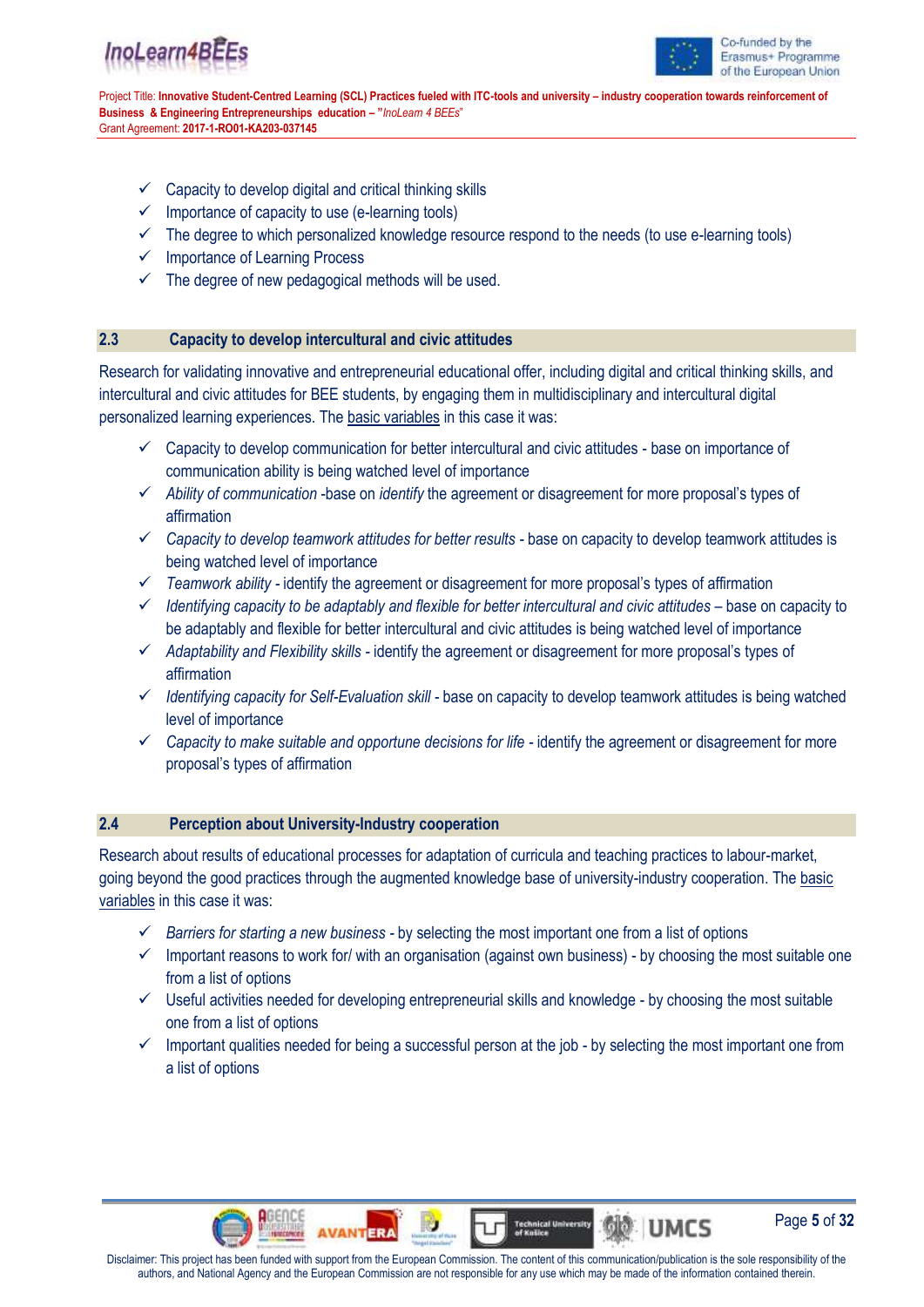

Project Title: **Innovative Student-Centred Learning (SCL) Practices fueled with ITC-tools and university – industry cooperation towards reinforcement of Business & Engineering Entrepreneurships education – "***InoLearn 4 BEEs*" Grant Agreement: **2017-1-RO01-KA203-037145**

#### **2.5 Personalized learning (resources) practices**

Research on needs to personalized learning methodologies and customized pedagogical tools, during interdisciplinary and multicultural cooperation between BEE education areas and different industries stakeholders. The basic variables in this case it was:

- ✓ *Suitable learning methods -* by selecting the most important one from a list of options
- ✓ Pedagogical methods have been used and rank about importance of learning resource base on preferred learning resources is being watched level of importance
- ✓ *Problem solving method -* base on preferred learning methods is being watched level of importance
- ✓ *Teaching learning practices if respond to the needs* base on identify the agreement or disagreement for more proposal's types of affirmation
- ✓ *Ability to use analytical method* at level of ability is being watched the level of importance
- ✓ *Teaching learning practices use analytical method* base on identify the agreement or disagreement for more proposal's types of affirmation

### **3. Target group/ Sample Description - Practitioners and/ or professionals from company**

The research was conducted on a sample of 139 respondents, we would have wanted to have a much larger sample. It was difficult to convince a large number of students to participate. Possible reasons for this attitude might be:

- hesitation to admit they ignore this field, although we included in the questionnaire clarifying definitions/explanations of the concepts used.
- lack of time, although the questionnaire may by be completed in 30-35 minutes.
- lack of interest.

Elements of innovation are linked to:

- tested and improved patterns of SCL pedagogical processes to get the acquisition of right mixt of entrepreneurial, digital and civic skills for students from different fields of education and specializations.

pull of recalibrated educational processes for adaptation of curricula and teaching practices to labour-market, going beyond the good practices through the augmented knowledge base of university-industry cooperation.

Information gathering was done in online questionnaire define as a Google Form, accessed through the site <http://bit.ly/2N08UwZ> (must be log in), or directly to Google Form:

The results from the first panel defining profile of respondents show the profile of **Romanian Students from the University Politehnica of Bucharest** participating in the project survey. These were for each partner country respondents.

### **4. RESULTS: Students from Romanian university**



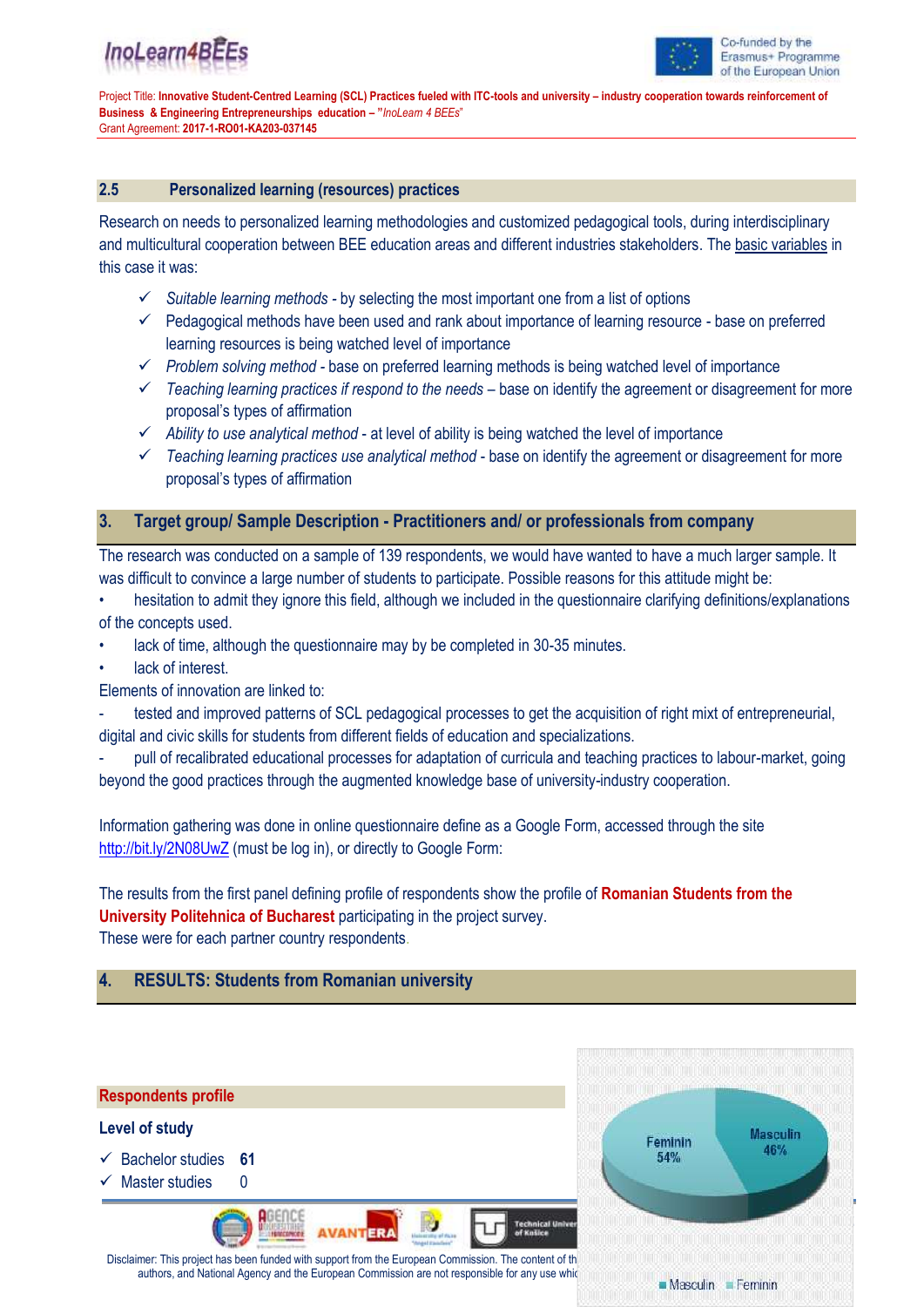



#### **Student at the University**

✓ University POLITEHNICA Of Bucharest

#### **Gender respondents**

- $\times$  Man 28
- $\checkmark$  Woman 33

**Fig.3** Respondents creativity and Innovation skill Source: Author's own realization based on the surveyed data

### **Ob.1. To identifying and defining Digital and Critical Thinking**

#### **4.1 Capacity to develop digital and critical thinking skills. Creativity and Innovation skill**

#### **Level of importance**:

- $\checkmark$  Not at all important = 0
- $\checkmark$  Less important = 0
- $\checkmark$  Indifferent = 0
- $\checkmark$  Important = 32 (56%)
- $\checkmark$  Very important = 25 (44%)



**Fig.3** Respondents creativity and Innovation skill Source: Author's own realization based on the surveyed data

#### **Comments:**

**4.2. (Creativity and Innovation) For following affirmation mark the degree of acceptance**

#### **The degree of acceptance:**

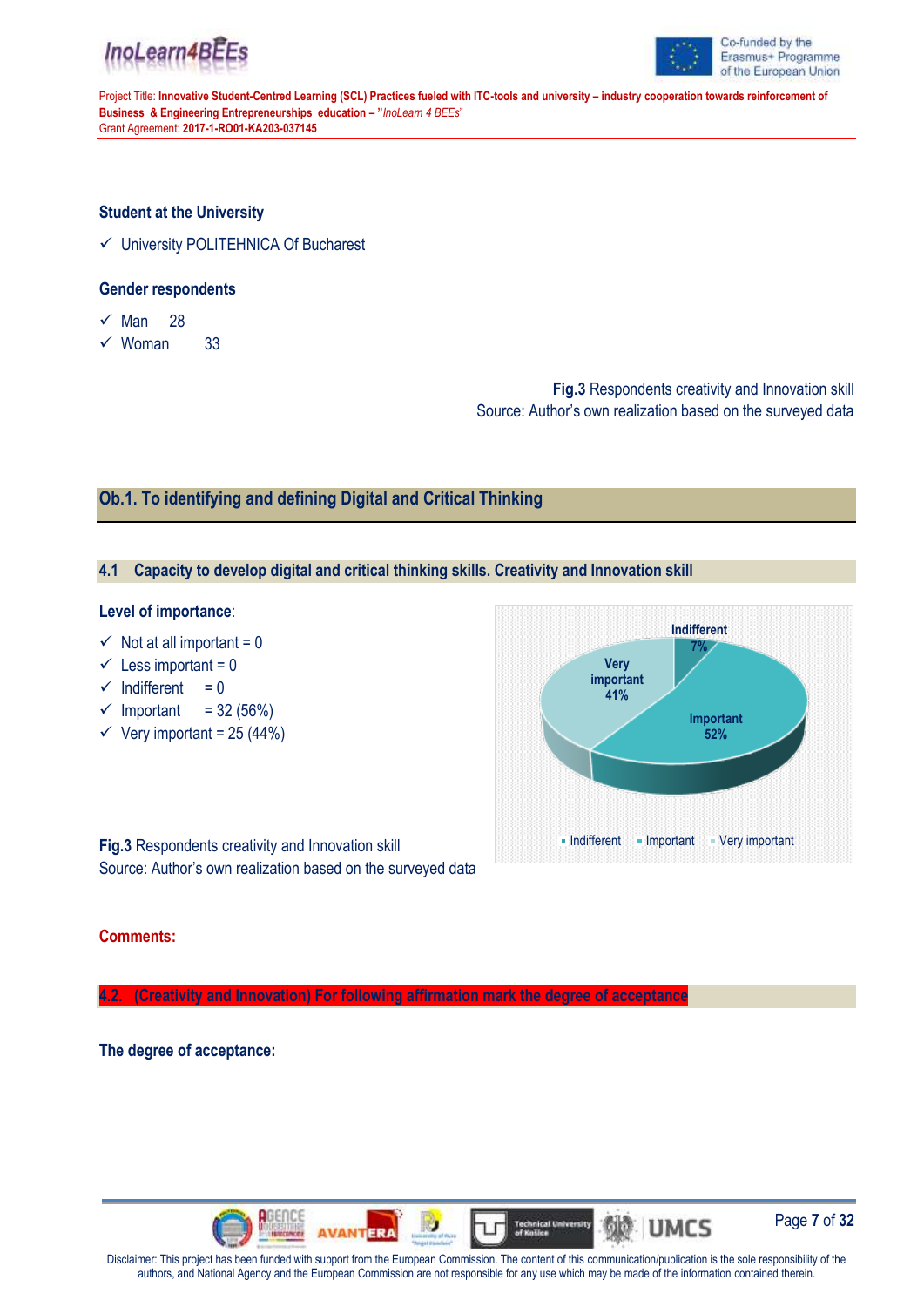

Co-funded by the Erasmus+ Programme of the European Union

Project Title: **Innovative Student-Centred Learning (SCL) Practices fueled with ITC-tools and university – industry cooperation towards reinforcement of Business & Engineering Entrepreneurships education – "***InoLearn 4 BEEs*" Grant Agreement: **2017-1-RO01-KA203-037145**



### **Fig.4** Respondents the degree of acceptance

Source: Author's own realization based on the surveyed data Comments:

Regarding the degree of acceptance about creativity and innovation, the respondents strongly agreed with always looking for the causes of problems so that they understand what is really going on and also they are able to respond creatively to problems and opportunities, in the same time with providing proofs and /or counterexamples.

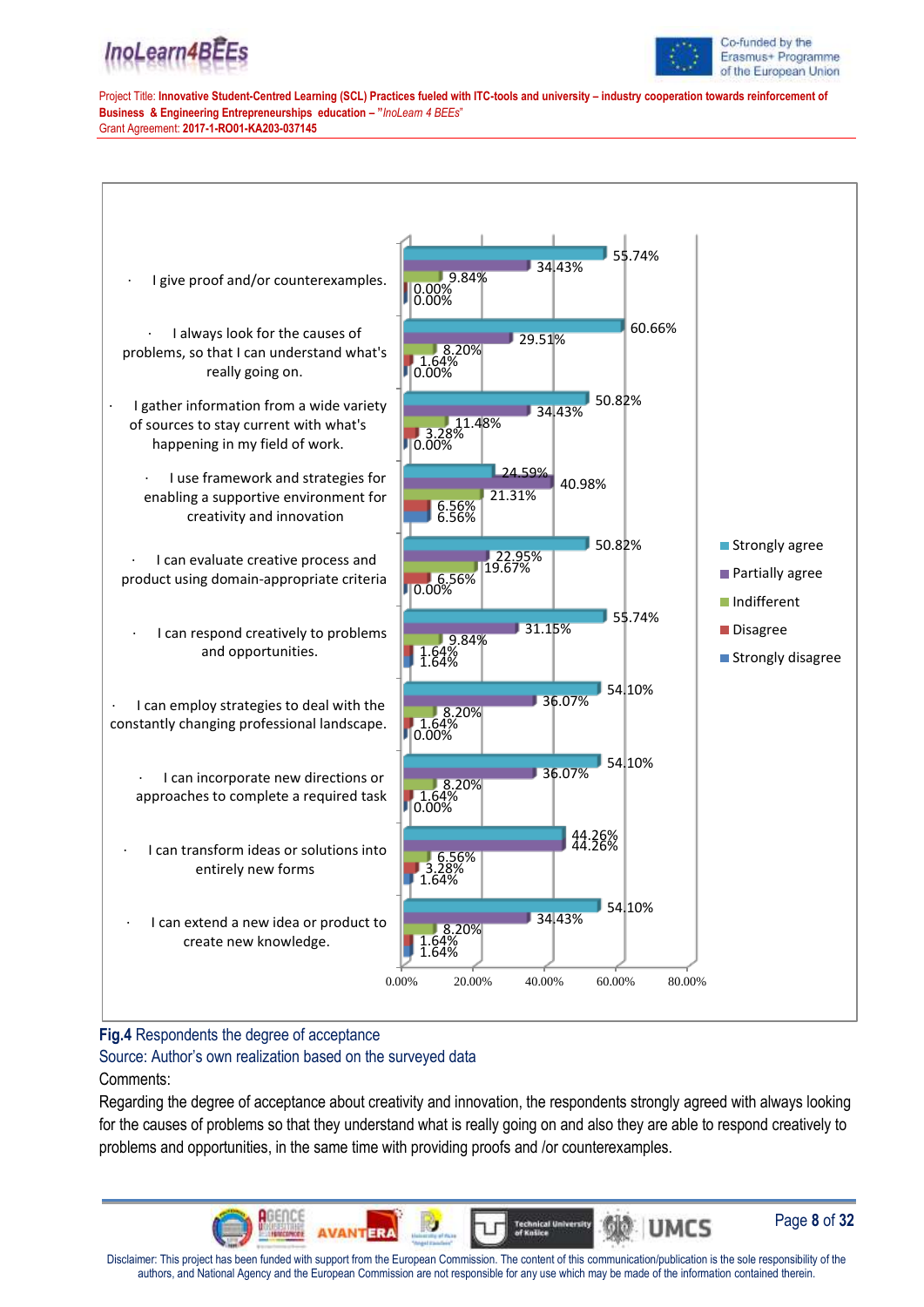



They partially agreed with transform ideas or solution into entirely new forms and using framework and strategies for enabling a supportive environment for creativity and innovation.

### **4.3 Learning through digital content**

#### **Level of importance**



**Fig.5** Respondents learning through digital content Source: Author's own realization based on the surveyed data

Comments:

We can see that more than 50% of the surveyed group consider learning through digital content "very important", more than 40% consider it "important", almost 2% are "indifferent" and none of them consider it "less important" or "not at all important".

#### **4.4 (Digital Content) Capacity to use e-learning tools. For following affirmation mark the degree of acceptance**

**The degree of acceptance** 

![](_page_8_Picture_13.jpeg)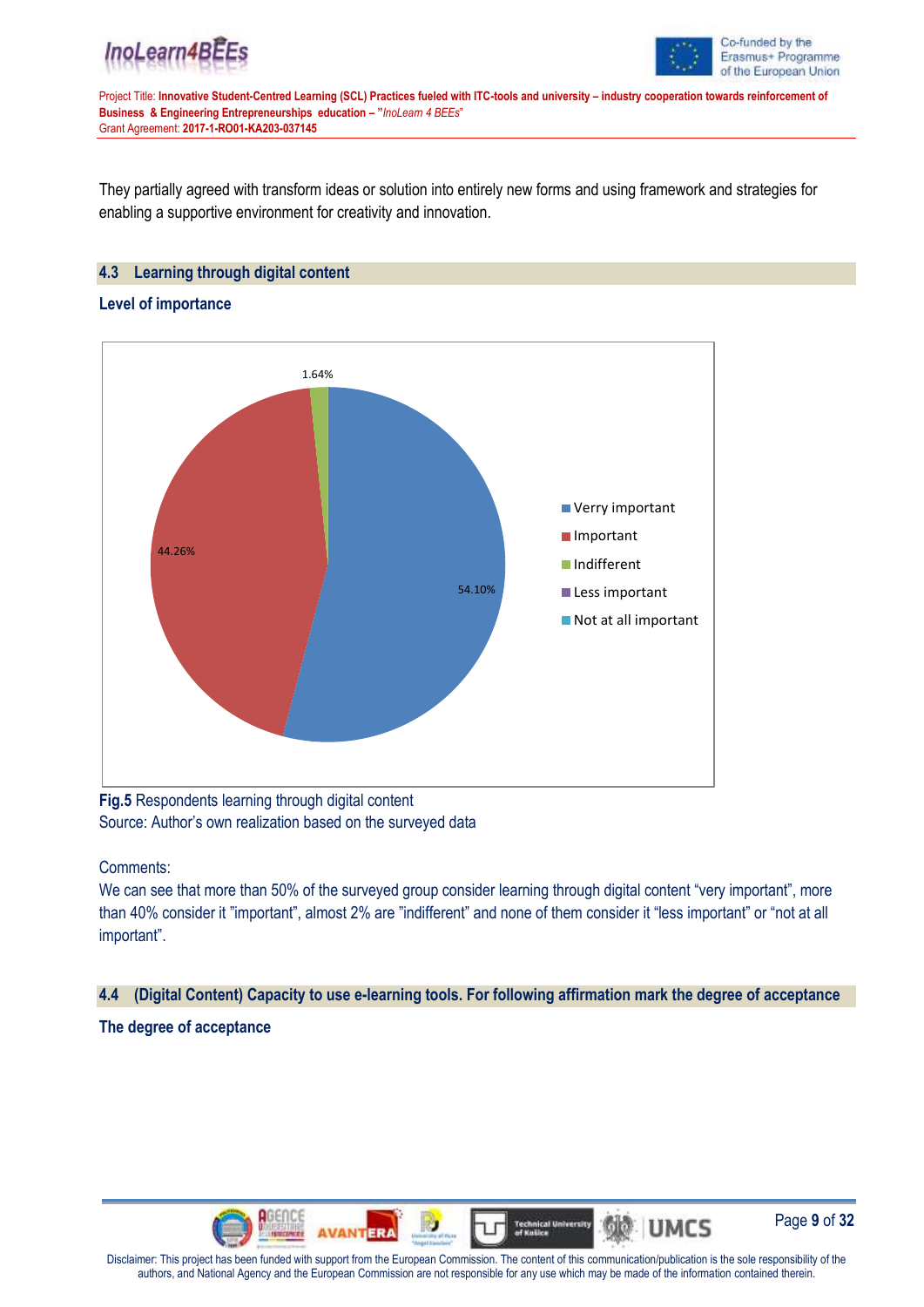![](_page_9_Picture_0.jpeg)

![](_page_9_Picture_1.jpeg)

![](_page_9_Figure_4.jpeg)

**Fig.6** Respondents' acceptance degree

Source: Author's own realization based on the surveyed data

#### Comments:

Regarding the acceptance degree of the capacity to use e-learning tools, the respondents strongly agreed that they know that content on the web should be referenced and also they know there are different copyright and license rules for intellectual property products. Those affirmations are followed by the affirmation "I can find information on copyright and license rules of resources I want to use".

![](_page_9_Picture_9.jpeg)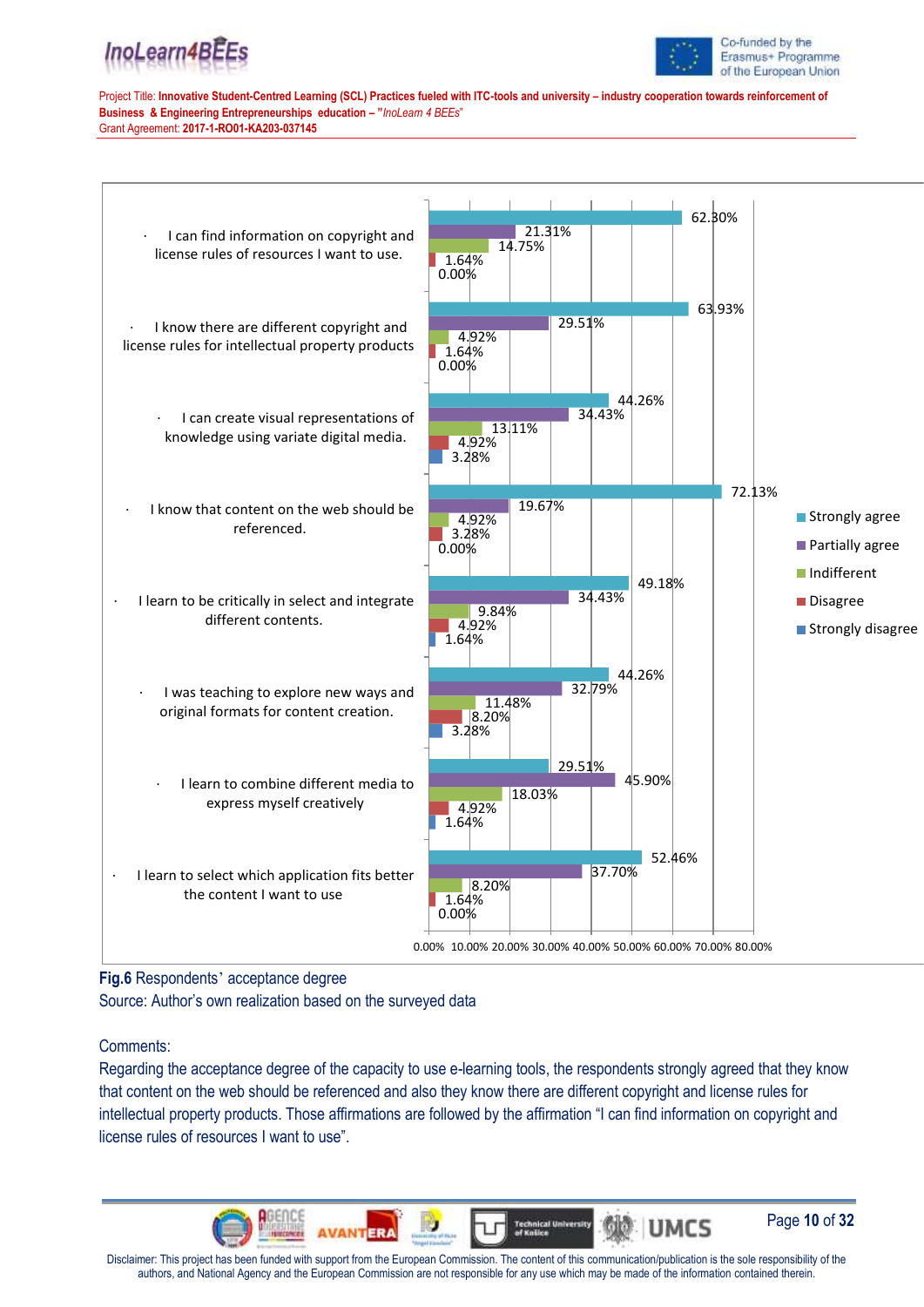![](_page_10_Picture_1.jpeg)

Page **11** of **32**

**UMCS** 

Project Title: **Innovative Student-Centred Learning (SCL) Practices fueled with ITC-tools and university – industry cooperation towards reinforcement of Business & Engineering Entrepreneurships education – "***InoLearn 4 BEEs*" Grant Agreement: **2017-1-RO01-KA203-037145**

At the opposite corner looking to the degree of acceptance of the capacity to use e-learning tools, the respondents strongly disagree (3.28%) with the affirmations: "I was teaching to explore new ways and original formats for content creation" and "I can create visual representations of knowledge using various digital media".

We can see that although we have opposite sides regarding the affirmations so we can't compare the percentage of the respondents who strongly agreed with the respondents who strongly disagreed. We have a percentage of almost 73% of the respondents who strongly agreed and a percentage of almost 3.5% of the respondent who strongly disagree The highest percent regarding the respondents who are indifferent is for the affirmation: "I can find information on copyright and license rules of resources I want to use." (14.75%)

4.5 Learning Process / Skills to improve the learning process Level of importance

![](_page_10_Figure_7.jpeg)

### **Fig.7** Respondents Level of importance Source: Author's own realization based on the surveyed data

Comments:

Regarding the skills to be used in order to improve the learning process, respondents consider this issue very important (almost 63%), more than 30% consider it important and almost 3.5% of the respondents are indifferent.

## **4.6 (Learning Process) The degree of new pedagogical methods will be used. For following affirmation mark the degree of acceptance**

The degree of acceptance

![](_page_10_Picture_13.jpeg)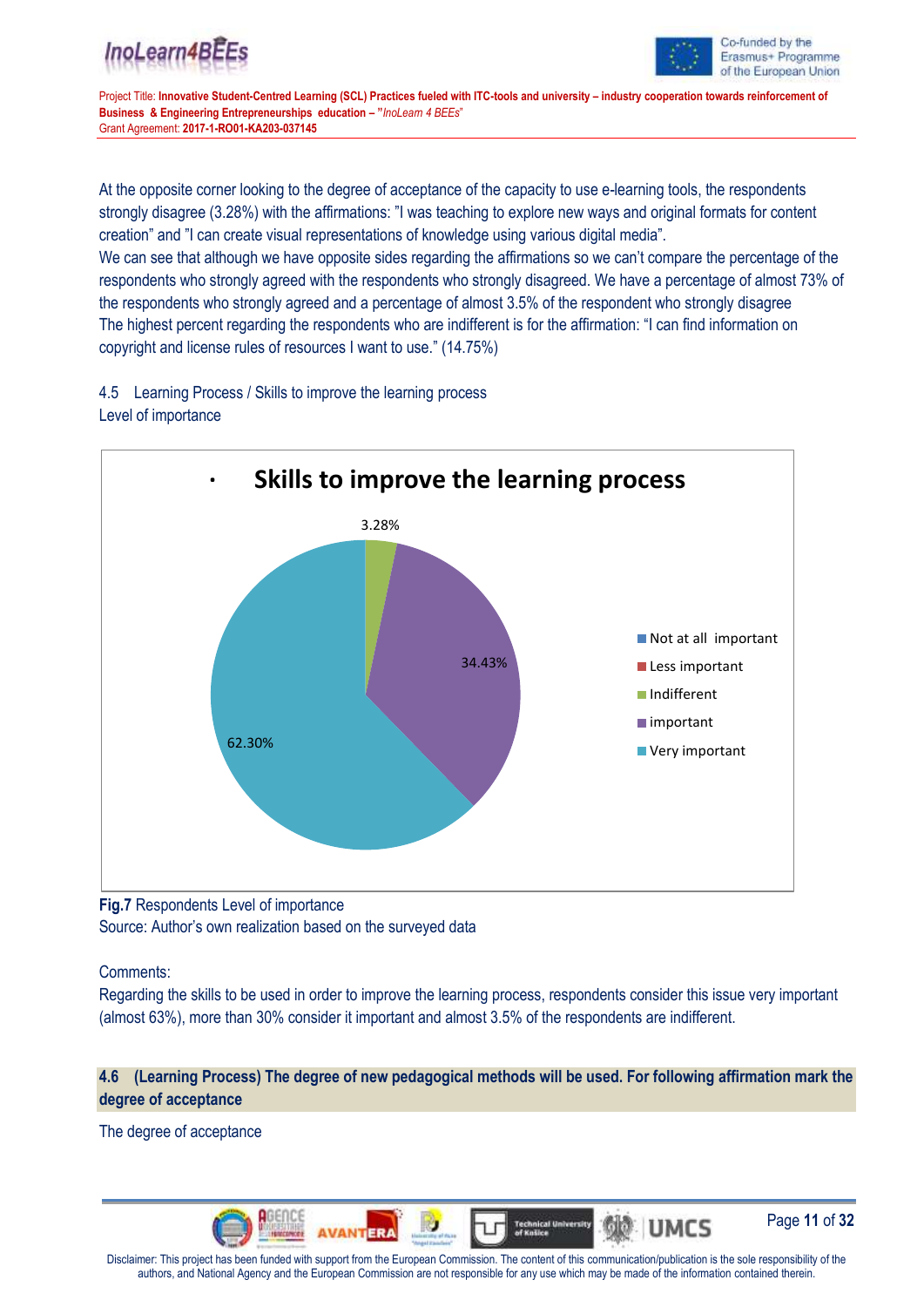![](_page_11_Picture_0.jpeg)

![](_page_11_Picture_1.jpeg)

![](_page_11_Figure_4.jpeg)

**Fig.8** Respondents the degree of acceptance

Source: Author's own realization based on the surveyed data

![](_page_11_Picture_7.jpeg)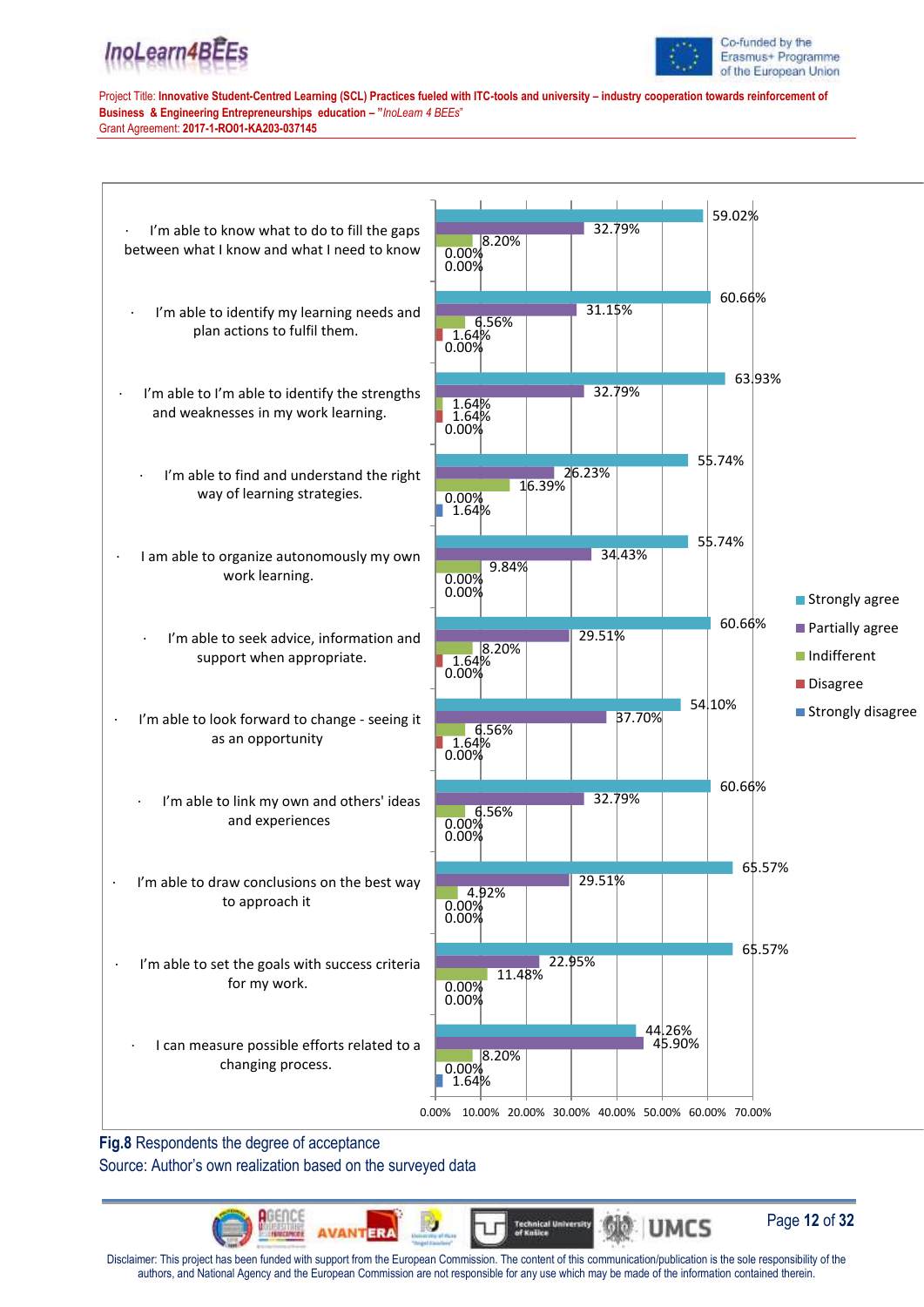![](_page_12_Picture_1.jpeg)

Page **13** of **32**

MO UMCS

Project Title: **Innovative Student-Centred Learning (SCL) Practices fueled with ITC-tools and university – industry cooperation towards reinforcement of Business & Engineering Entrepreneurships education – "***InoLearn 4 BEEs*" Grant Agreement: **2017-1-RO01-KA203-037145**

### Comments:

Regarding the degree of acceptance of new pedagogical methods, the respondents strongly agreed the affirmation: "I'm able to set the goals with success criteria for my work". We find an equally split among respondents (65.57%) between this affirmation and the" I'm able to draw conclusions on the best way to approach it".

Opposite view, iterated by 1.64%, prove that respondents strongly disagreed with the affirmation: "I can measure possible efforts related to a changing process" and also with the affirmation: "I'm able to find and understand the right way of learning strategies".

For the statement: "I'm able to find and understand the right way of learning strategies" we have a percent of 16.39% of indifferent choice between our respondents which is the highest indifferent percent between all the affirmations.

### **Ob.2. To identifying and defining Intercultural and civic attitudes**

#### **5.1 Capacity to develop communication for better intercultural and civic attitudes**

Level of importance

![](_page_12_Figure_11.jpeg)

![](_page_12_Figure_12.jpeg)

Source: Author's own realization based on the surveyed data Comments:

Regarding the ability of communication we can see that more than 75% of our respondents consider this capacity very important, followed by an almost 20% of "important" answers. Only 3.28% of the respondents are indifferent.

### **5.2 (Ability of communication) For following affirmation mark the degree of acceptance**

The degree of acceptance

![](_page_12_Picture_18.jpeg)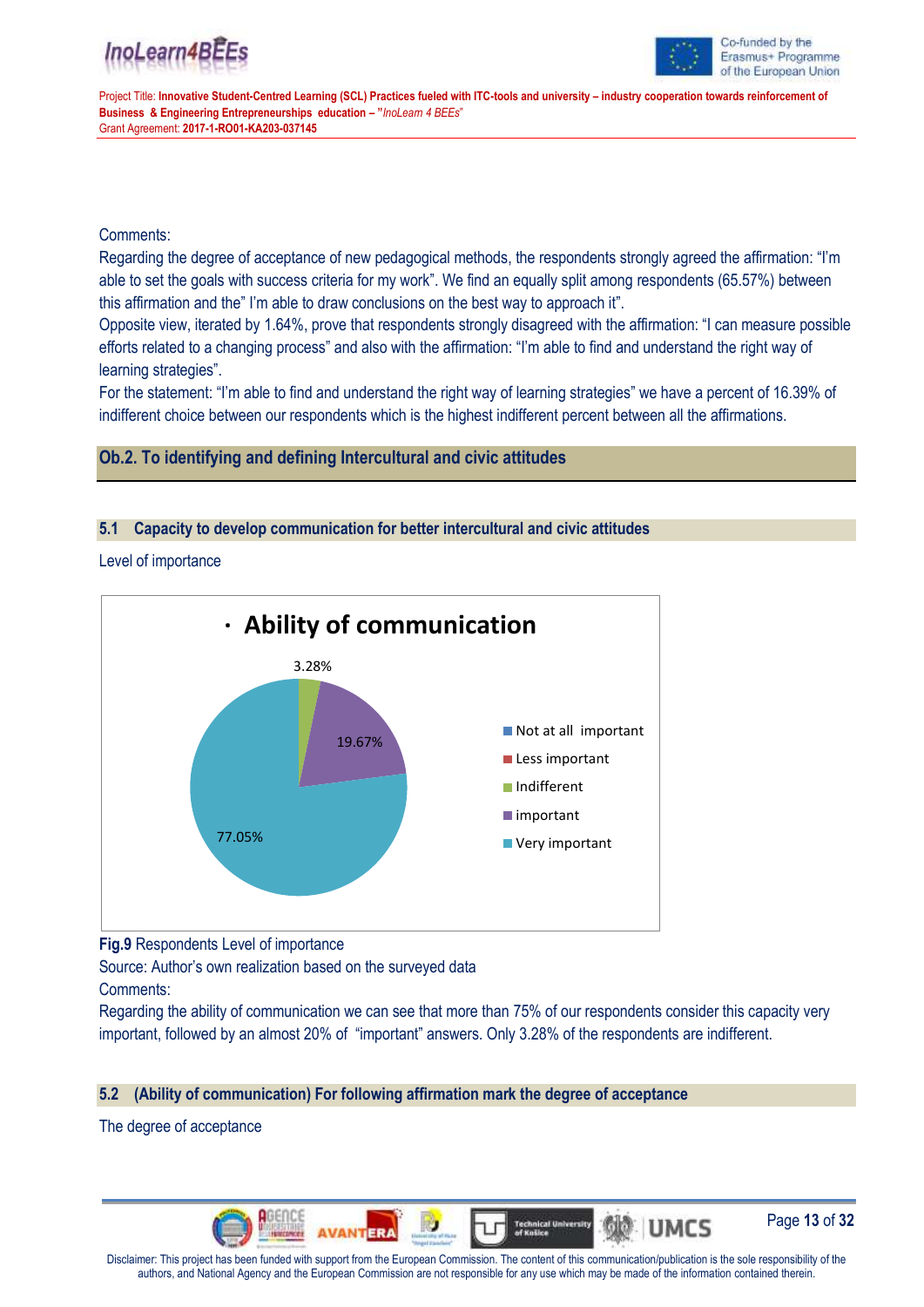![](_page_13_Picture_1.jpeg)

Co-funded by the Erasmus+ Programme of the European Union

Page **14** of **32**

Project Title: **Innovative Student-Centred Learning (SCL) Practices fueled with ITC-tools and university – industry cooperation towards reinforcement of Business & Engineering Entrepreneurships education – "***InoLearn 4 BEEs*" Grant Agreement: **2017-1-RO01-KA203-037145**

![](_page_13_Figure_4.jpeg)

**Fig.10** Respondents acceptance degree

Source: Author's own realization based on the surveyed data

Comments:

Regarding the degree of acceptance of the ability of communication, our respondents strongly agree that they tailored their message to suit the persons they are talking too and also strongly agree that before they communicate, they think about what the person needs to know, and how best to convey it.

At the opposite corner our respondents strongly disagree (almost 7%) with the affirmation "I encourage my audience to ask questions at the end of the presentation."

We find an equally split between the indifferent respondents (18.03%) for the affirmations: "I encourage my audience to ask questions at the end of the presentation" and " I consider cultural barriers when planning my communications."

![](_page_13_Picture_11.jpeg)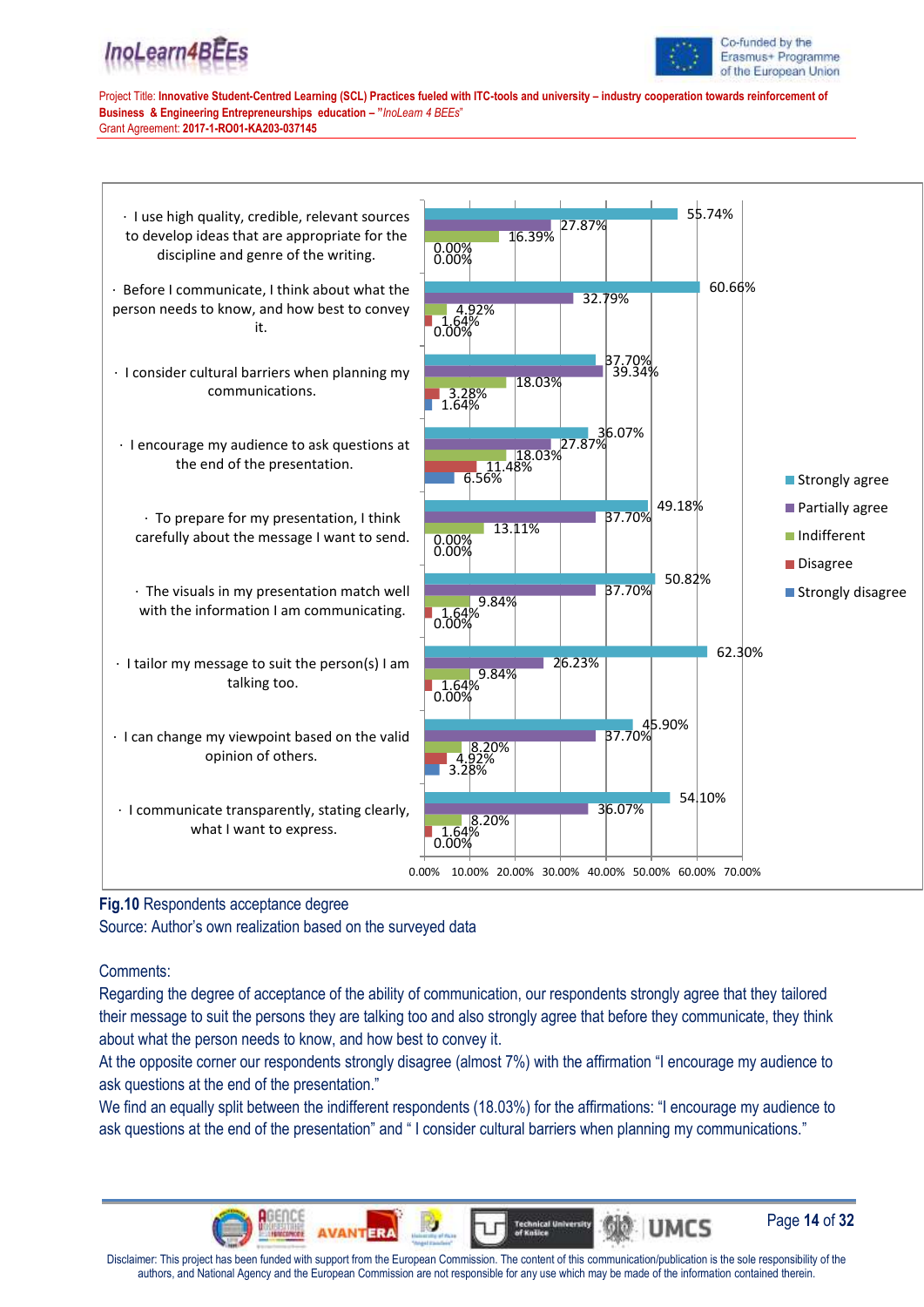![](_page_14_Picture_0.jpeg)

![](_page_14_Picture_1.jpeg)

#### **5.3. Capacity to develop teamwork attitudes for better results**

#### Level of importance

![](_page_14_Figure_6.jpeg)

**Fig.11** Respondents Level of importance Source: Author's own realization based on the surveyed data

Comments:

Regarding the capacity to develop teamwork attitudes for better results, more than 65% of the respondents consider teamwork ability a very important one, more than 20% consider it important, almost 7% are indifferent meanwhile almost 2%( which is a poor number) consider it less important.

#### **5.4. (Teamwork ability) For following affirmation mark the degree of acceptance**

The degree of acceptance

![](_page_14_Picture_12.jpeg)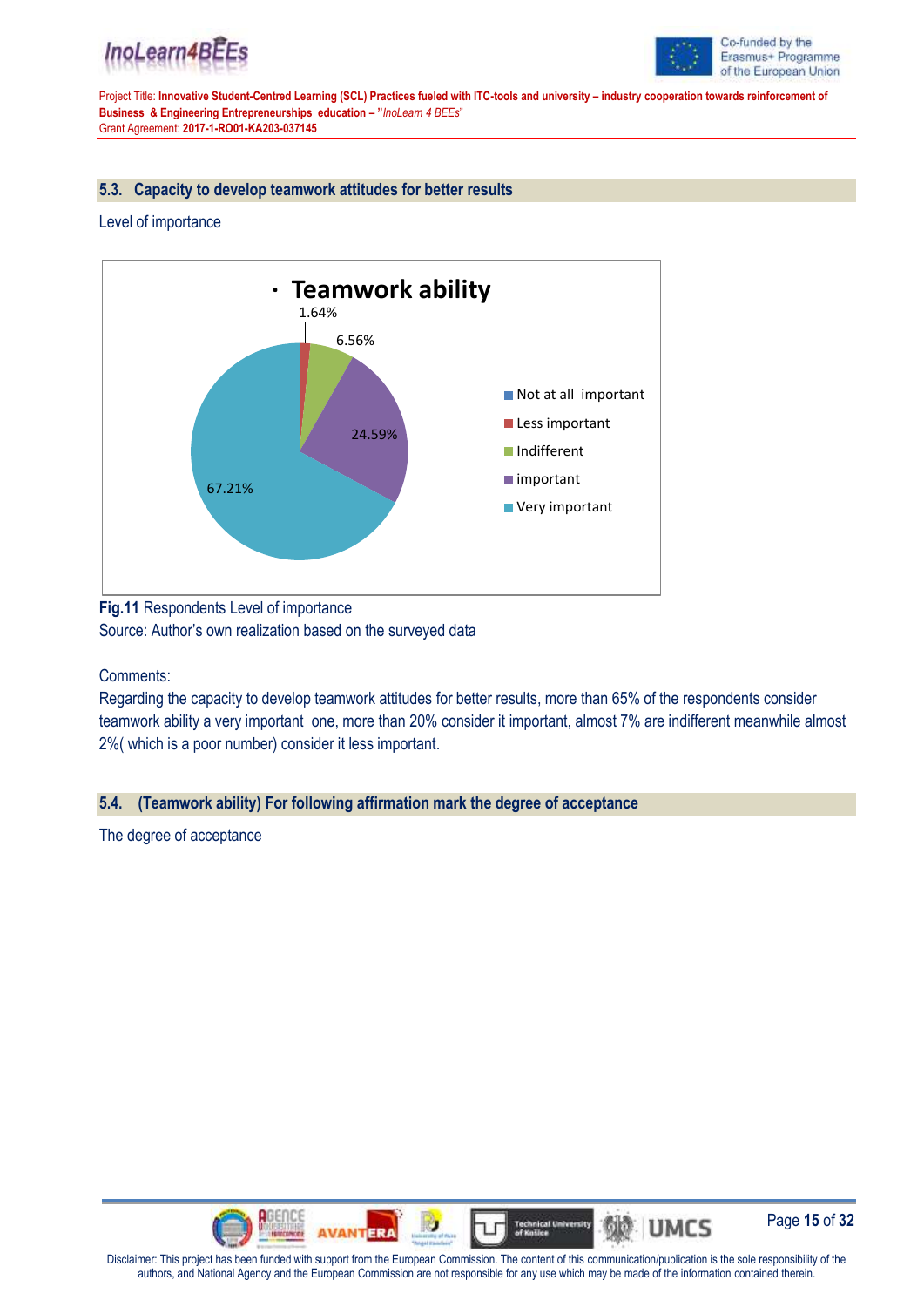![](_page_15_Picture_0.jpeg)

![](_page_15_Picture_1.jpeg)

![](_page_15_Figure_4.jpeg)

### **Fig.12** Respondents the degree of acceptance

![](_page_15_Picture_6.jpeg)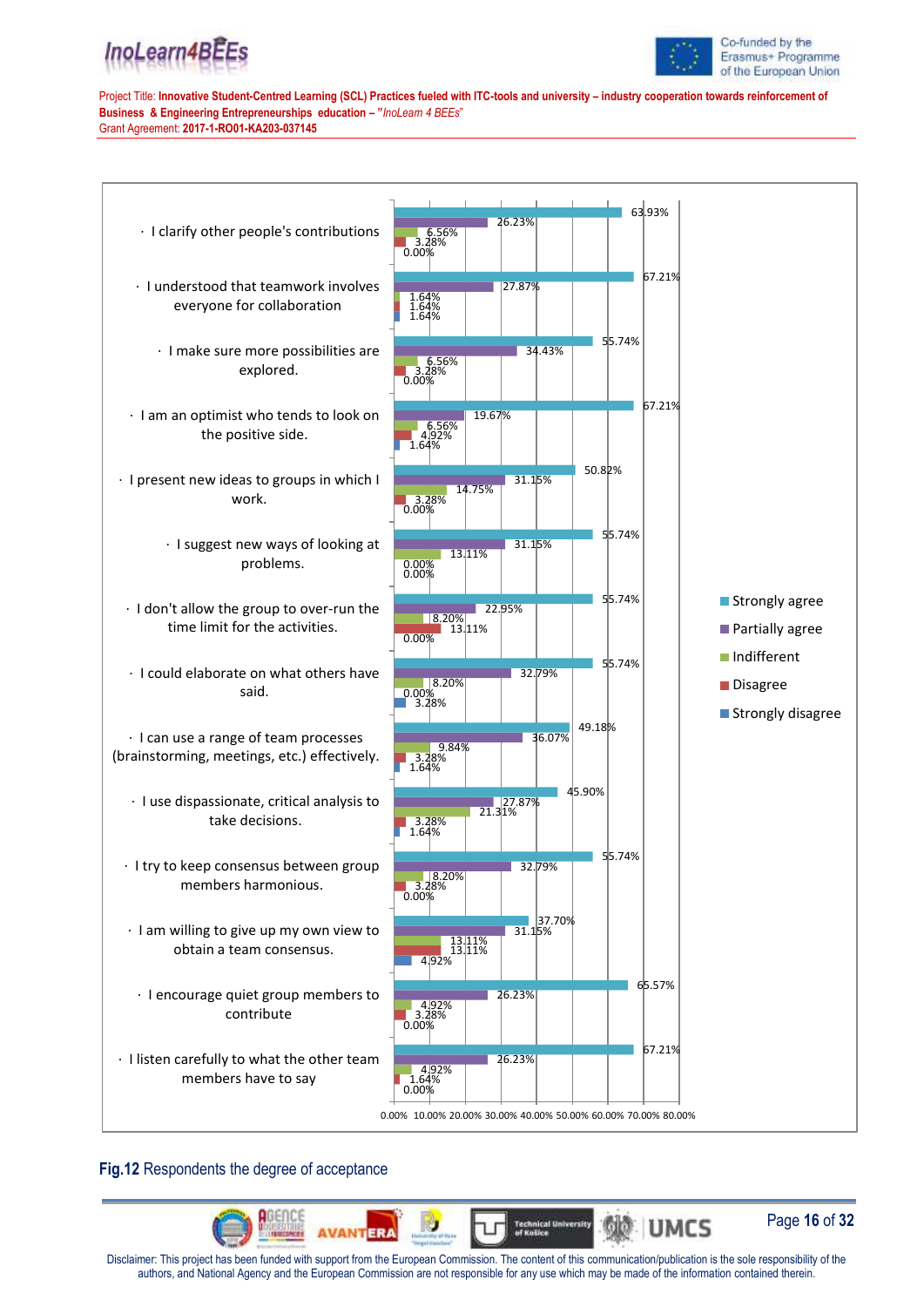![](_page_16_Picture_1.jpeg)

Project Title: **Innovative Student-Centred Learning (SCL) Practices fueled with ITC-tools and university – industry cooperation towards reinforcement of Business & Engineering Entrepreneurships education – "***InoLearn 4 BEEs*" Grant Agreement: **2017-1-RO01-KA203-037145**

Source: Author's own realization based on the surveyed data

### Comments:

Regarding the degree of acceptance for teamwork ability, our respondents strongly agree with the affirmations: " I understood that teamwork involves everyone for collaboration"," I am an optimist who tends to look on the positive side" and "I listen carefully to what the other team members have to say" (67.21%).

At the opposite corner they strongly disagree with the statement: " I could elaborate on what others have said.", with a poor percentage of only 3.28%.

We have the highest score for indifference of the respondents for the affirmation: "I use dispassionate, critical analysis to take decisions" with a percentage of (21.31%) which is the highest percentage among the indifferent opinions.

#### **5.5 Identifying capacity to be adaptably and flexible for better intercultural and civic attitudes**

Level of importance

![](_page_16_Figure_11.jpeg)

**Fig.13** Level of importance for adaptability and flexibility skills Source: Author's own realization based on the surveyed data

Comments:

Regarding the capacity to have adaptable and flexible skills, more than 65% of the respondents consider it very important, almost 30% consider it important and a poor percentage (3.28%) are indifferent. We don't have respondents (0%) that consider it not at all important or less important.

### **5.6 (Adaptability and Flexibility) For following affirmation mark the degree of acceptance**

The degree of acceptance

![](_page_16_Picture_17.jpeg)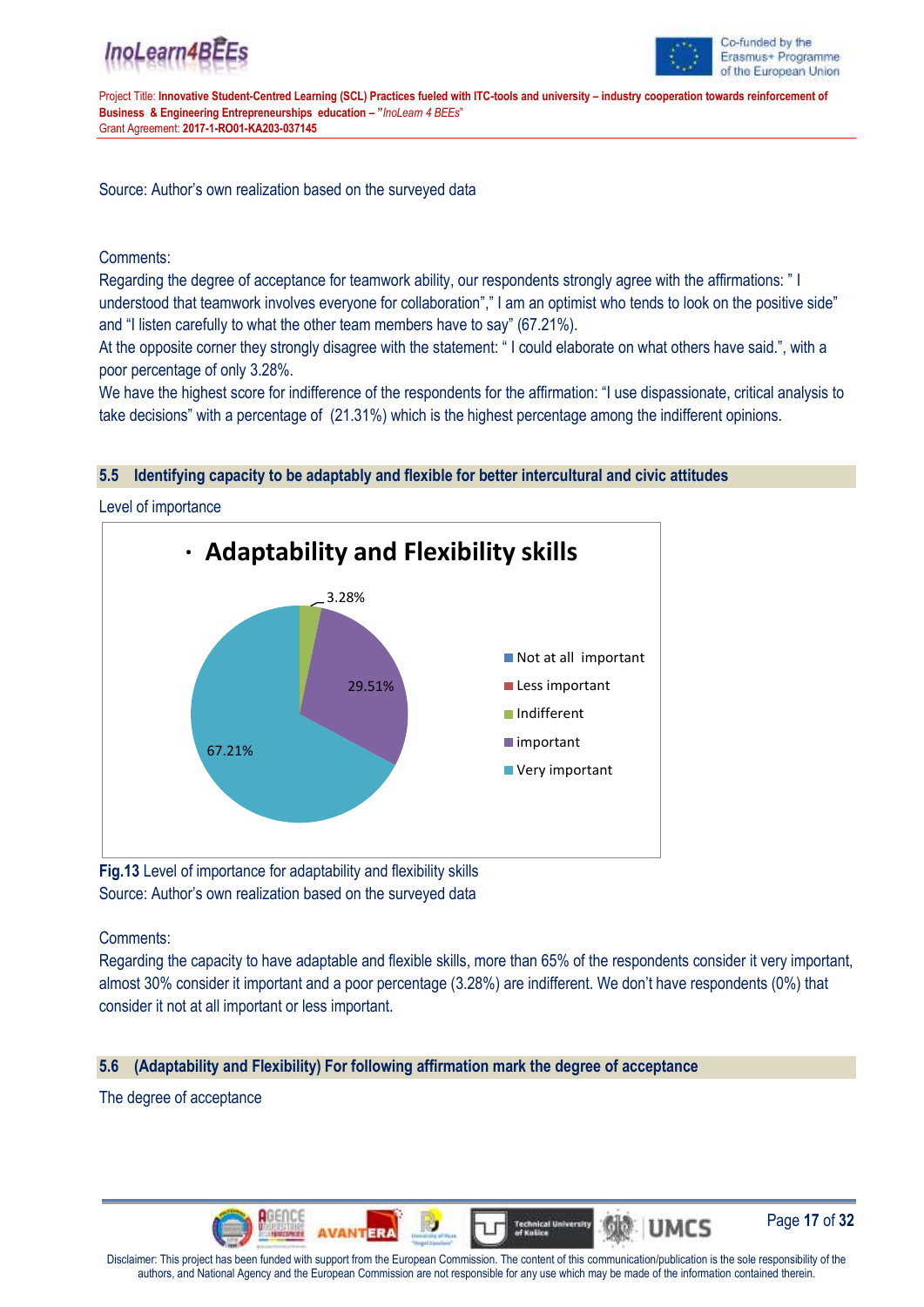![](_page_17_Picture_0.jpeg)

![](_page_17_Picture_1.jpeg)

Co-funded by the Erasmus+ Programme of the European Union

Project Title: **Innovative Student-Centred Learning (SCL) Practices fueled with ITC-tools and university – industry cooperation towards reinforcement of Business & Engineering Entrepreneurships education – "***InoLearn 4 BEEs*" Grant Agreement: **2017-1-RO01-KA203-037145**

![](_page_17_Figure_4.jpeg)

**Fig.14** Respondents acceptance degree for adaptability and flexibility Source: Author's own realization based on the surveyed data

Comments:

Regarding the degree of acceptance for adaptability and flexibility, our respondents strongly agreed with the affirmation " I can identify and analyze diverse aspects of a situation that are important to achieve a specific targets" (72.13%), closely followed (70.49%) by the affirmation "I challenge traditional assumptions about how things are done". At the opposite corner, with a poor percentage (1.64%) our respondents strongly disagreed with the affirmation: " I am

willing to question old habits and innovate in managing life's demands."

## **5.7 Identifying capacity for Self-Evaluation for better intercultural and civic attitudes**

Level of importance

![](_page_17_Picture_11.jpeg)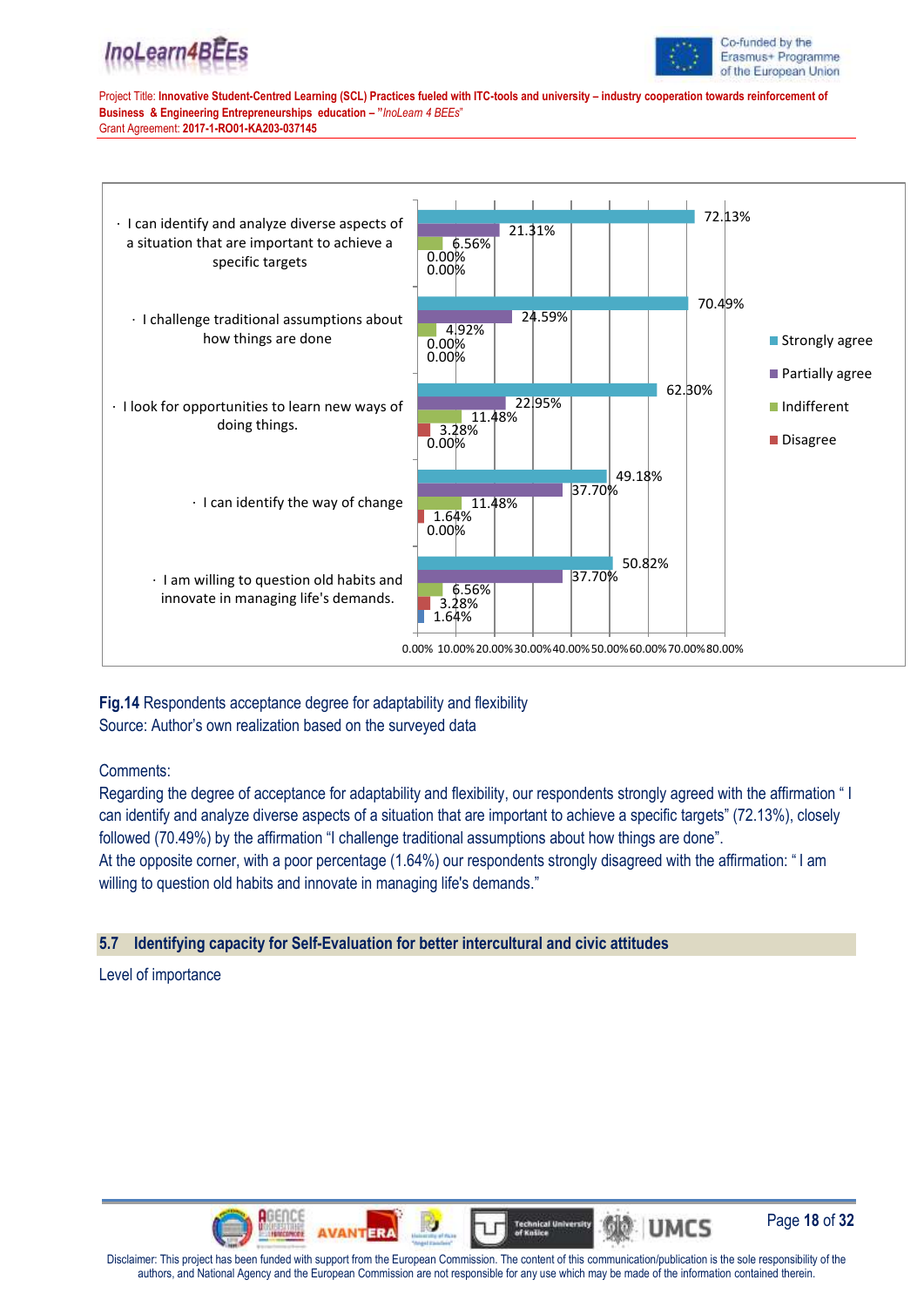![](_page_18_Picture_0.jpeg)

![](_page_18_Picture_1.jpeg)

![](_page_18_Figure_4.jpeg)

**Fig.15** Respondents' valuing self-evaluation skills Source: Author's own realization based on the surveyed data Comments:

Regarding the level of importance for self-evaluation skill more than 65% of our respondents consider this skill very important, almost 30% consider it important, 3.28% are indifferent and almost 2% consider it less important.

**5.8 (Self-Evaluation) Capacity to make suitable and opportune decisions for life. For following affirmation mark the degree of acceptance**

The degree of acceptance

![](_page_18_Picture_9.jpeg)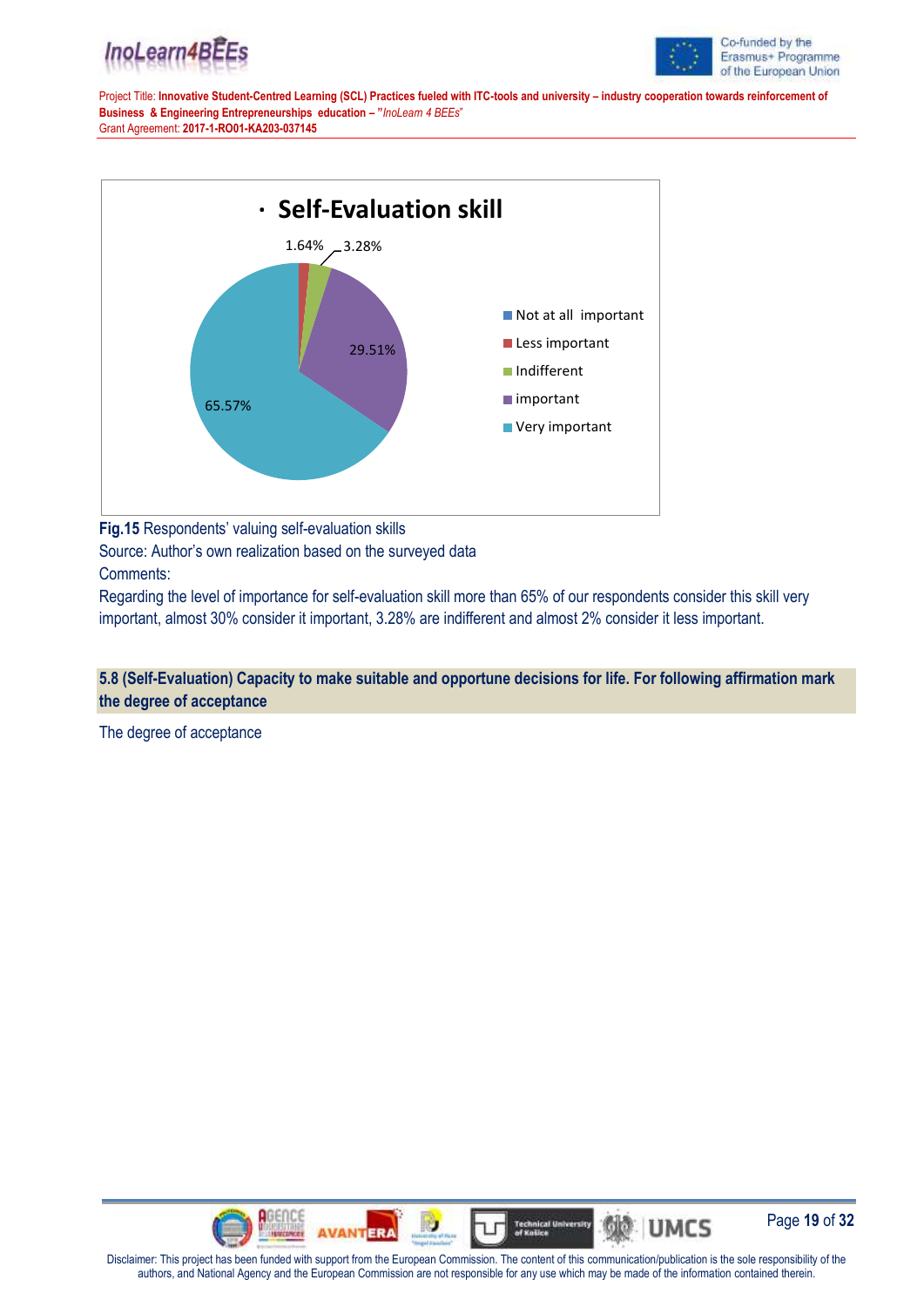![](_page_19_Picture_1.jpeg)

Project Title: **Innovative Student-Centred Learning (SCL) Practices fueled with ITC-tools and university – industry cooperation towards reinforcement of Business & Engineering Entrepreneurships education – "***InoLearn 4 BEEs*" Grant Agreement: **2017-1-RO01-KA203-037145**

![](_page_19_Figure_4.jpeg)

**Fig.16** Respondents the degree of acceptance

Source: Author's own realization based on the surveyed data

Comments:

Regarding the degree of acceptance for "(Self-Evaluation) capacity to make suitable and opportune decisions for life", our respondents strongly agree with the statement: "I'm able to identify the time frames, tasks, and responsibilities required to achieve the improvement goals" (68.85%), closely followed by the affirmation: "I set goals and objectives" (65.57%) and the affirmation "I'm capable to identify the causes of variations between results and expected performance indicators" (63.93%).

At the opposite corner, our respondents strongly disagree with the affirmation "I'm able to measure the results of improvement against the expected performance indicators KPI" (1.64%- which is a poor percentage).

Almost 15% of the respondents are indifferent with the affirmation: "I'm able to measure the results of improvement against the expected performance indicators KPI."

![](_page_19_Picture_11.jpeg)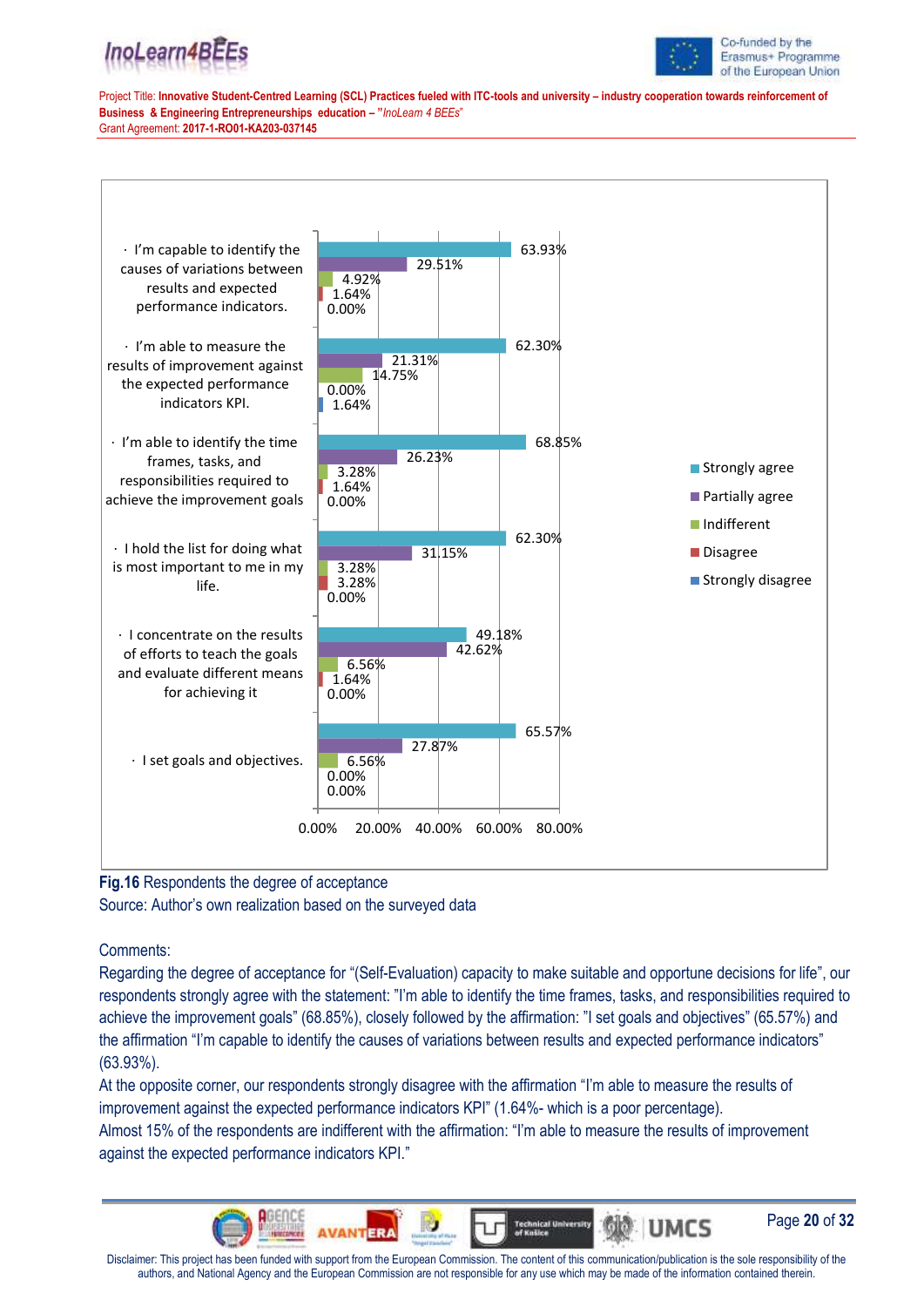![](_page_20_Picture_1.jpeg)

Project Title: **Innovative Student-Centred Learning (SCL) Practices fueled with ITC-tools and university – industry cooperation towards reinforcement of Business & Engineering Entrepreneurships education – "***InoLearn 4 BEEs*" Grant Agreement: **2017-1-RO01-KA203-037145**

Almost 45% of the respondents partially agree with the affirmation "I concentrate on the results of efforts to teach the goals and evaluate different means for achieving it" (42.62% which is the highest level of partially agree between the answers given by our respondents from all the affirmations.)

### **Ob.3 Perception about University-Industry cooperation**

**6.1 Please mention the top three barriers for starting a new business, that are linked with your domain (three choices):**

![](_page_20_Figure_7.jpeg)

#### **Fig.17** Respondents perspective over the top three barriers for starting a new business

![](_page_20_Picture_9.jpeg)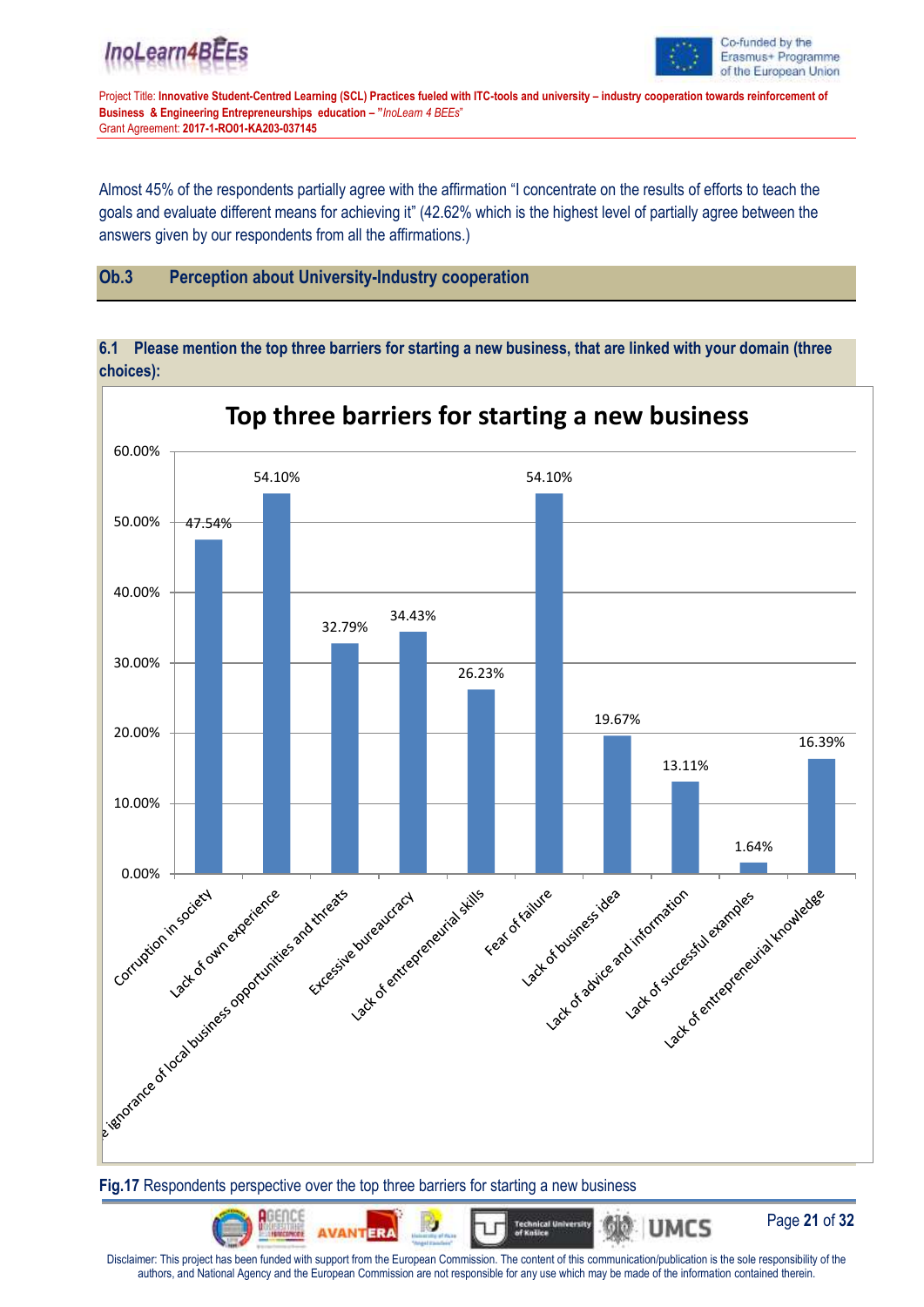![](_page_21_Picture_0.jpeg)

![](_page_21_Picture_1.jpeg)

Page **22** of **32**

**UMCS** 

Project Title: **Innovative Student-Centred Learning (SCL) Practices fueled with ITC-tools and university – industry cooperation towards reinforcement of Business & Engineering Entrepreneurships education – "***InoLearn 4 BEEs*" Grant Agreement: **2017-1-RO01-KA203-037145**

Source: Author's own realization based on the surveyed data

#### Comments:

Regarding the top three barriers for stating a new business, that are linked with the respondents' domain, we have a equally split for the first two choices (54.10%) among the respondents' answers referring to: "Lack of own experience" barrier and "Fear of failure". On the third place among various opinions we have the "Corruption in society" barrier. At the opposite corner we find "Lack of successful examples" barrier.

#### **6.2 In your opinion, which would be the three most important reasons to work for/ with an organisation (3 choices)**

![](_page_21_Figure_8.jpeg)

Reason for working for/ with an organisation

**Fig.18** Respondents main reasons for working for/with an organisation Source: Author's own realization based on the surveyed data

#### Comments:

Regarding the three most important reasons to work for/ with an organisation, respondents consider on first place, with (68.85%) answers, the reason: "To be organisation in to practice my own ideas", followed with more than 65% answers by the reason: "To have a work-life balance", On the third place with almost 40% answers we have the reason "to be a team player".

At the opposite corner, with almost 19% answers we have other reasons to be chosen by respondents.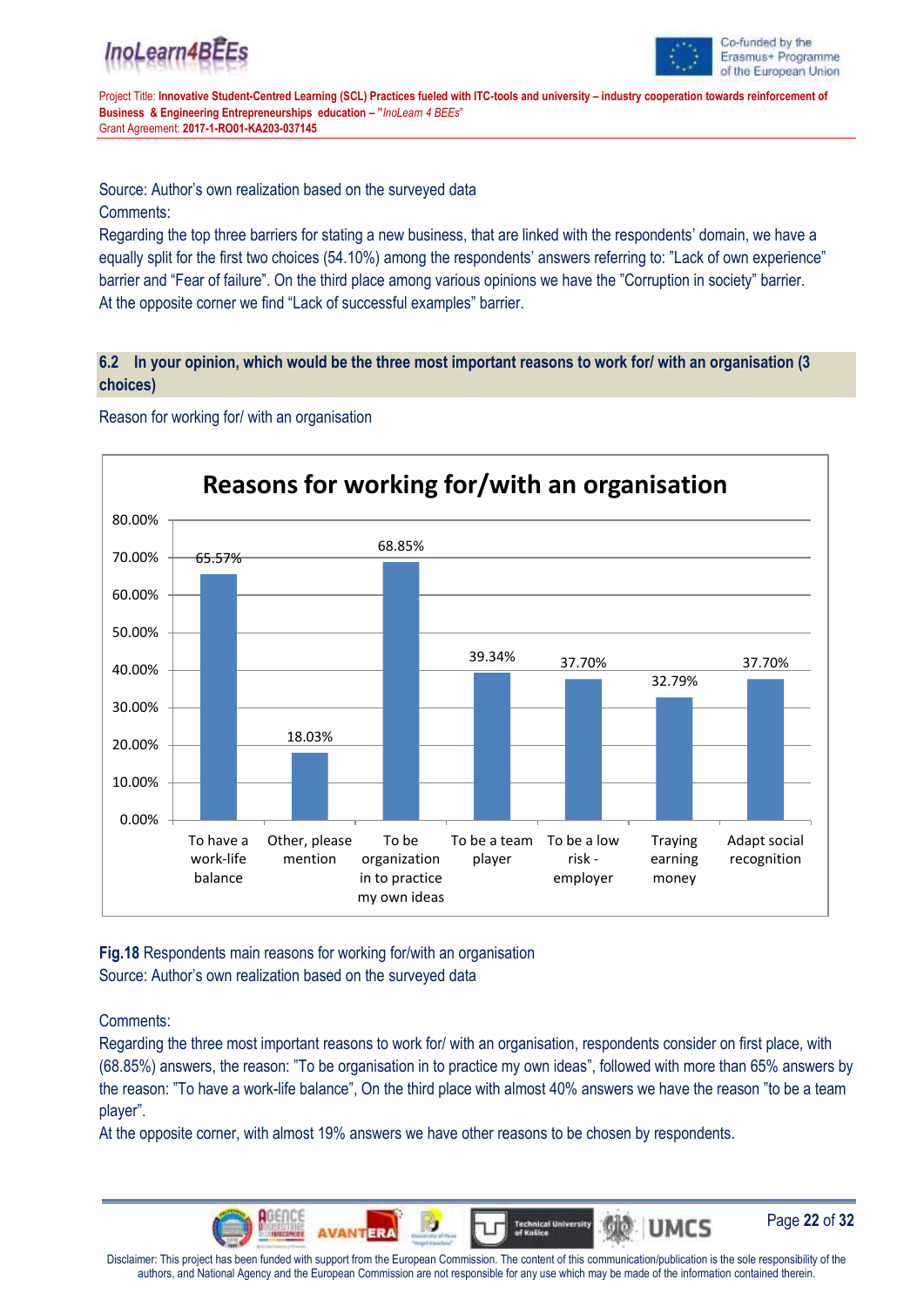![](_page_22_Picture_0.jpeg)

![](_page_22_Picture_1.jpeg)

**6.3 Choose the most useful activities needed for developing your entrepreneurial skills and knowledge:**

#### Useful activities

![](_page_22_Figure_6.jpeg)

### **Fig.19** Respondents the degree of acceptance Source: Author's own realization based on the surveyed data

Comments:

![](_page_22_Picture_9.jpeg)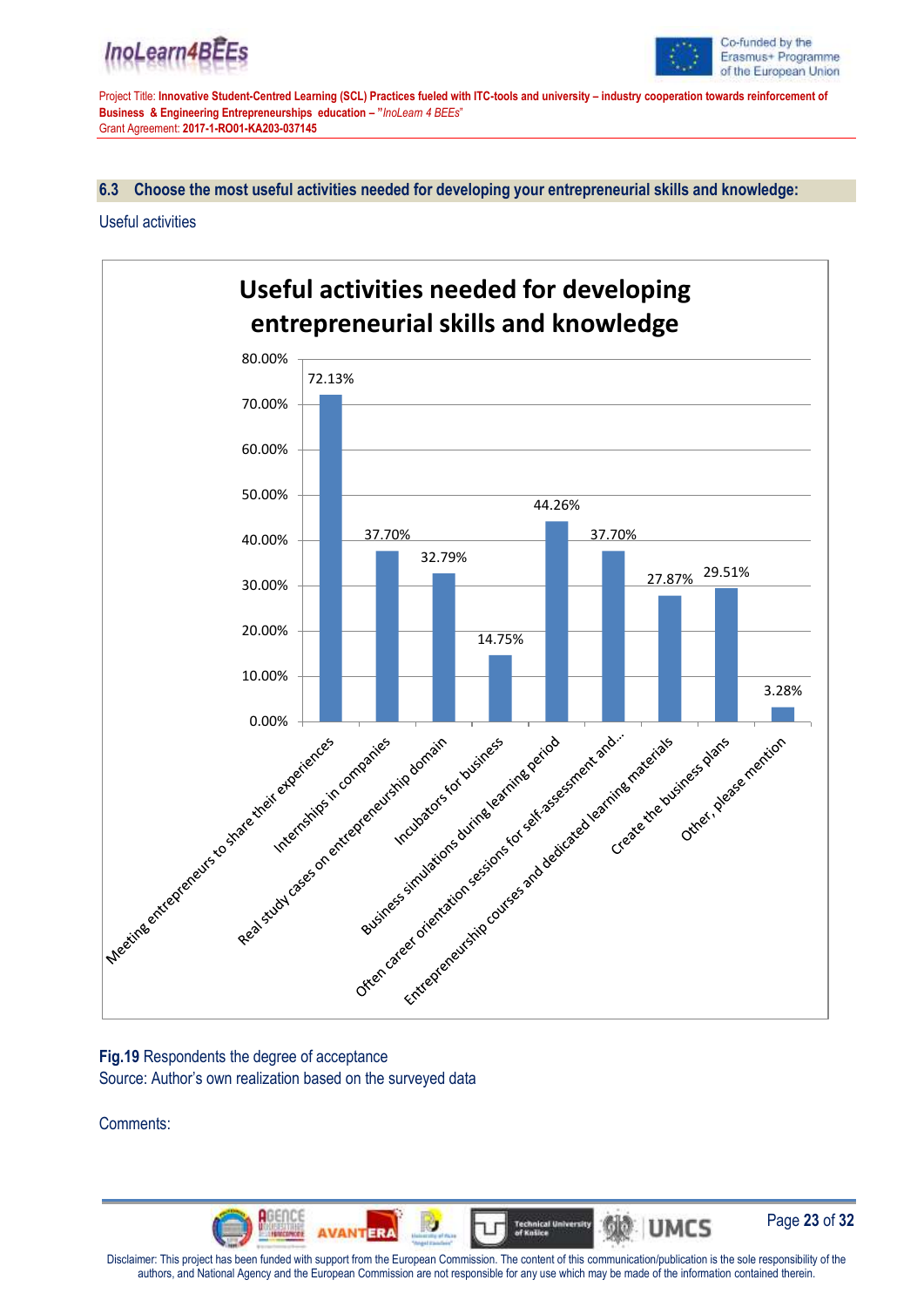![](_page_23_Picture_1.jpeg)

Project Title: **Innovative Student-Centred Learning (SCL) Practices fueled with ITC-tools and university – industry cooperation towards reinforcement of Business & Engineering Entrepreneurships education – "***InoLearn 4 BEEs*" Grant Agreement: **2017-1-RO01-KA203-037145**

Regarding the most useful activities needed for developing entrepreneurial skills and knowledge respondents consider on the first place "Meeting entrepreneurs to share their experiences" with more than 72% options, followed by "Business simulations during learning period" with more than 44% and with more than 37% "Internships in companies". At the opposite corner we have "other" activities with almost 4%.

#### **6.4 Choose the most important qualities needed for being a successful person at the job (max. 3 choices):**

![](_page_23_Figure_6.jpeg)

Important qualities needed for success

**Fig.20** Respondents choices over the important qualities needed for success Source: Author's own realization based on the surveyed data

Comments:

Regarding the important qualities needed for success, our respondents placed on the top of the qualities "Confidence in his own forces" with more than 52% options. On the second place they ranked "Ambition"-with more than 47%, followed by " risk taking" with more than 45%.

At the opposite corner we have the quality "Decisiveness" with almost 5%, which represent a poor percentage comparing with the qualities ranked in top three.

# **Ob.4 Personalised learning (resources) practices**

## **7.1 Which of the following learning type would you prefer for learning?**

Learning channels

![](_page_23_Picture_15.jpeg)

![](_page_23_Picture_16.jpeg)

**她 UMCS** 

![](_page_23_Picture_17.jpeg)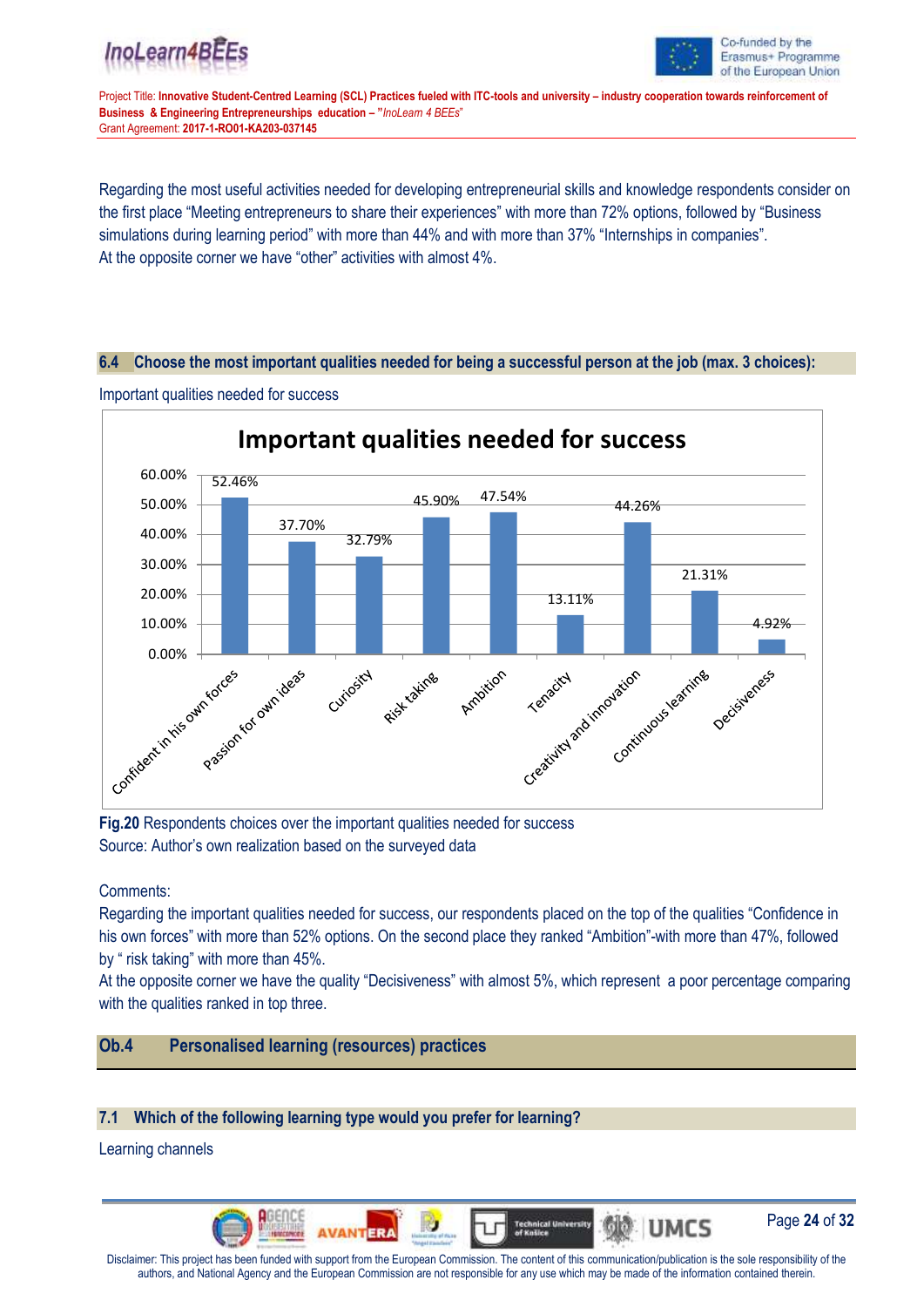![](_page_24_Picture_0.jpeg)

![](_page_24_Picture_1.jpeg)

![](_page_24_Figure_4.jpeg)

## **Fig.21** Respondents the degree of acceptance Source: Author's own realization based on the surveyed data

### Comments:

Regarding about the proposed learning channels, our respondents placed on the first place the blended learning with more than 60% options. Blended learning is followed by face to face learning channel with almost 60%, followed by elearning with almost 27%.

At the opposite corner we have "other" learning type with almost 7%.

### **7.2 Pedagogical methods have been used in different proportions. Choose fitted rank for you about importance of learning resources:**

Preferred learning resources

![](_page_24_Picture_11.jpeg)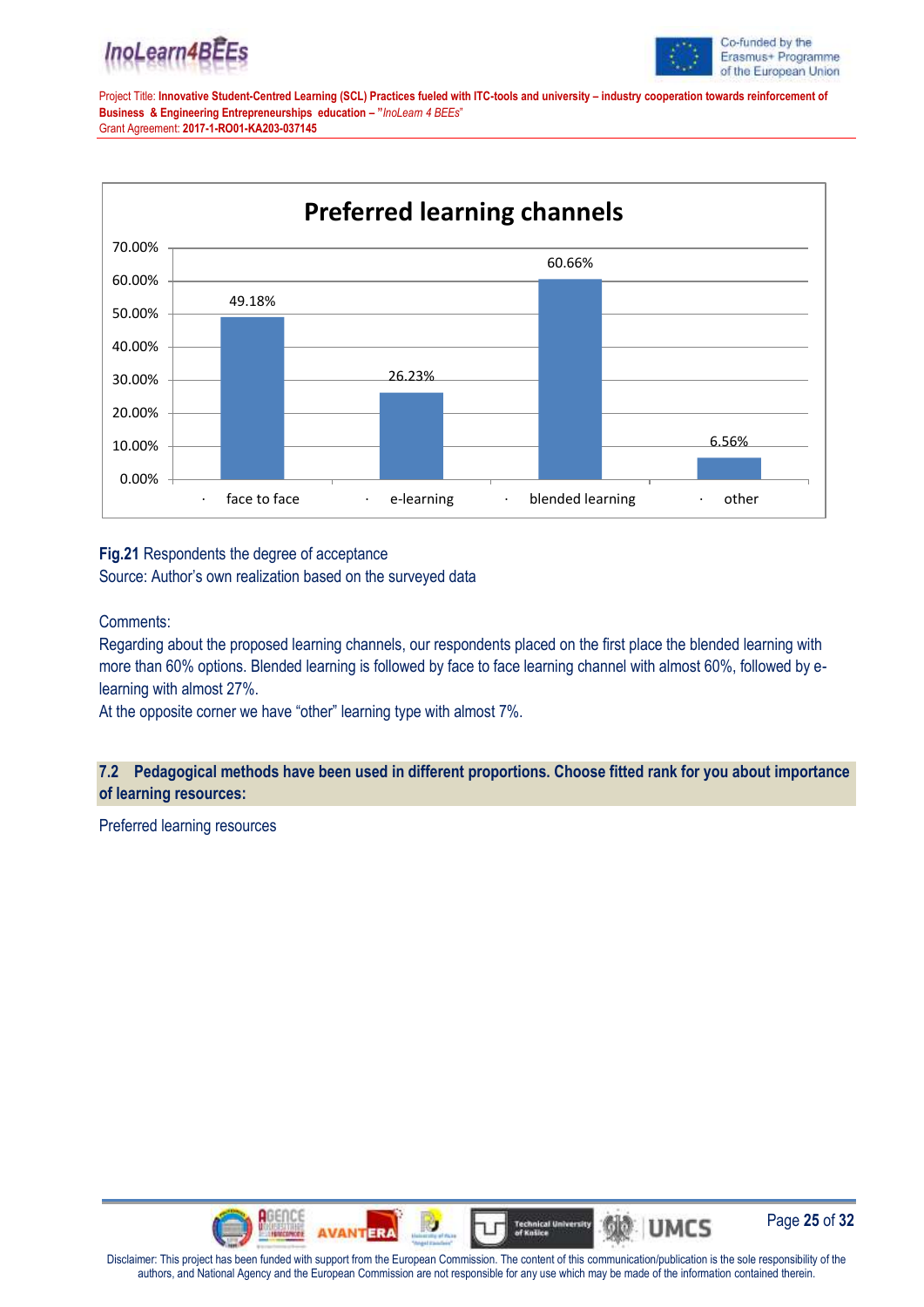![](_page_25_Picture_0.jpeg)

![](_page_25_Picture_1.jpeg)

![](_page_25_Figure_4.jpeg)

**Fig.22** Respondents' preferred learning resources Source: Author's own realization based on the surveyed data

### Comments:

Regarding the preferred learning resources, respondents consider a very important learning resource "Simulation scenarios" (55.74%), followed by a equally split between "Case studies" and "Video lessons" with (49,18%).

At the opposite corner we have a equally split among our respondents of not at all important learning resources between " Classic library with hard copy books" and "Project-based work" with almost 5%.

Our respondents are indifferent with "quizzes" (27.87%) that is the highest percentage between the indifferent answers of the respondents.

![](_page_25_Picture_10.jpeg)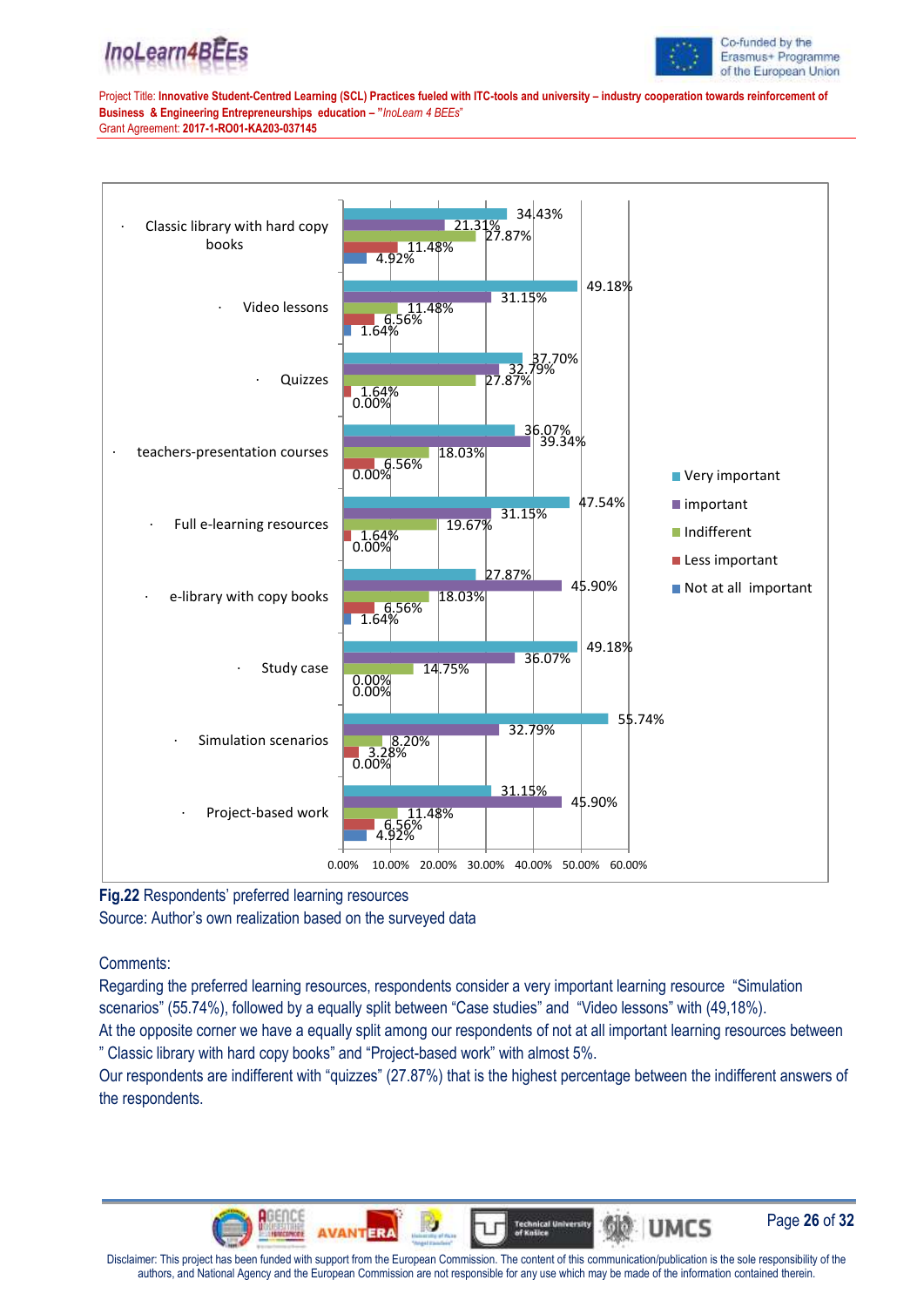![](_page_26_Picture_0.jpeg)

![](_page_26_Picture_1.jpeg)

#### **7.3 Problem Solving**

![](_page_26_Figure_5.jpeg)

![](_page_26_Figure_6.jpeg)

**Fig.23** Respondents valuing the problem solving method Source: Author's own realization based on the surveyed data

#### Comments:

Respondents consider as very important with almost 64% the use of problem solving method, almost 30% consider it important and almost 7% are indifferent.

**7.4 (Problem Solving) The degree to which teaching learning practices respond to the needs. For following affirmation mark the degree of acceptance**

Measured variables

![](_page_26_Picture_12.jpeg)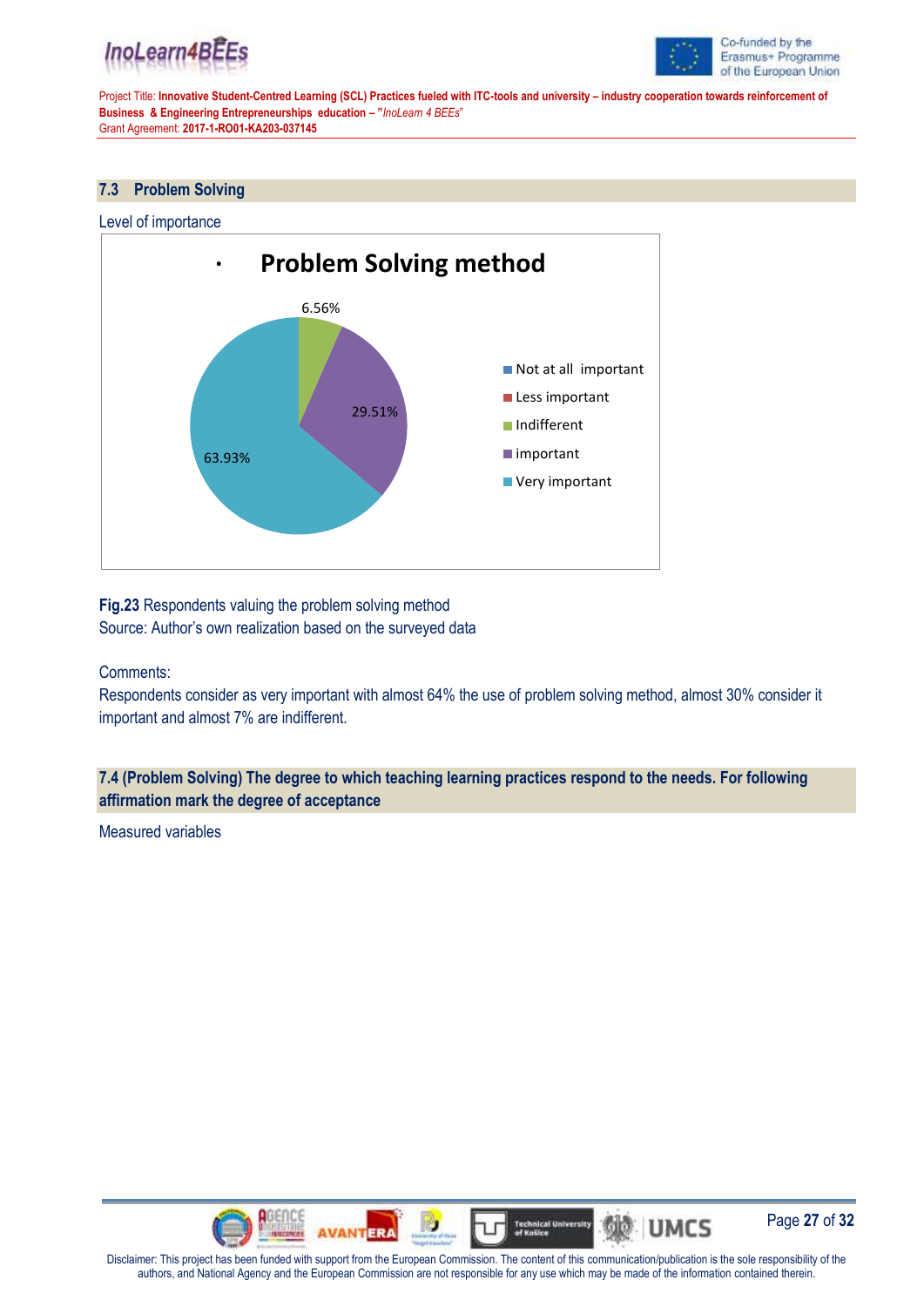![](_page_27_Picture_1.jpeg)

Co-funded by the Erasmus+ Programme of the European Union

Project Title: **Innovative Student-Centred Learning (SCL) Practices fueled with ITC-tools and university – industry cooperation towards reinforcement of Business & Engineering Entrepreneurships education – "***InoLearn 4 BEEs*" Grant Agreement: **2017-1-RO01-KA203-037145**

![](_page_27_Figure_4.jpeg)

**Fig.24** The degree to which teaching learning practices respond to the needs of the respondents Source: Author's own realization based on the surveyed data

Comments:

Regarding the degree to which teaching learning practices respond to the needs, respondents strongly agree with the affirmation; "I make conclusions based of valid proof" (65.57%) followed by the affirmation "I find ideas and look for alternative solutions." (63.93%), and also followed by the affirmation "When solving a problem, I try to rethink my current understanding of an issue to develop a deeper insight into it." (62.3%).

At the opposite corner respondents strongly disagree with the affirmation "I formulate ideas of a concept as a result of the reading, researching and brainstorming" which is a equally split with "I find ideas and look for alternative solutions" (1.64%). Another 13.11% of the respondents are indifferent with the affirmation: "I see problems, complaints, and bottlenecks as opportunities rather than as issues", which is the highest percentage among all the indifferent responses.

![](_page_27_Picture_9.jpeg)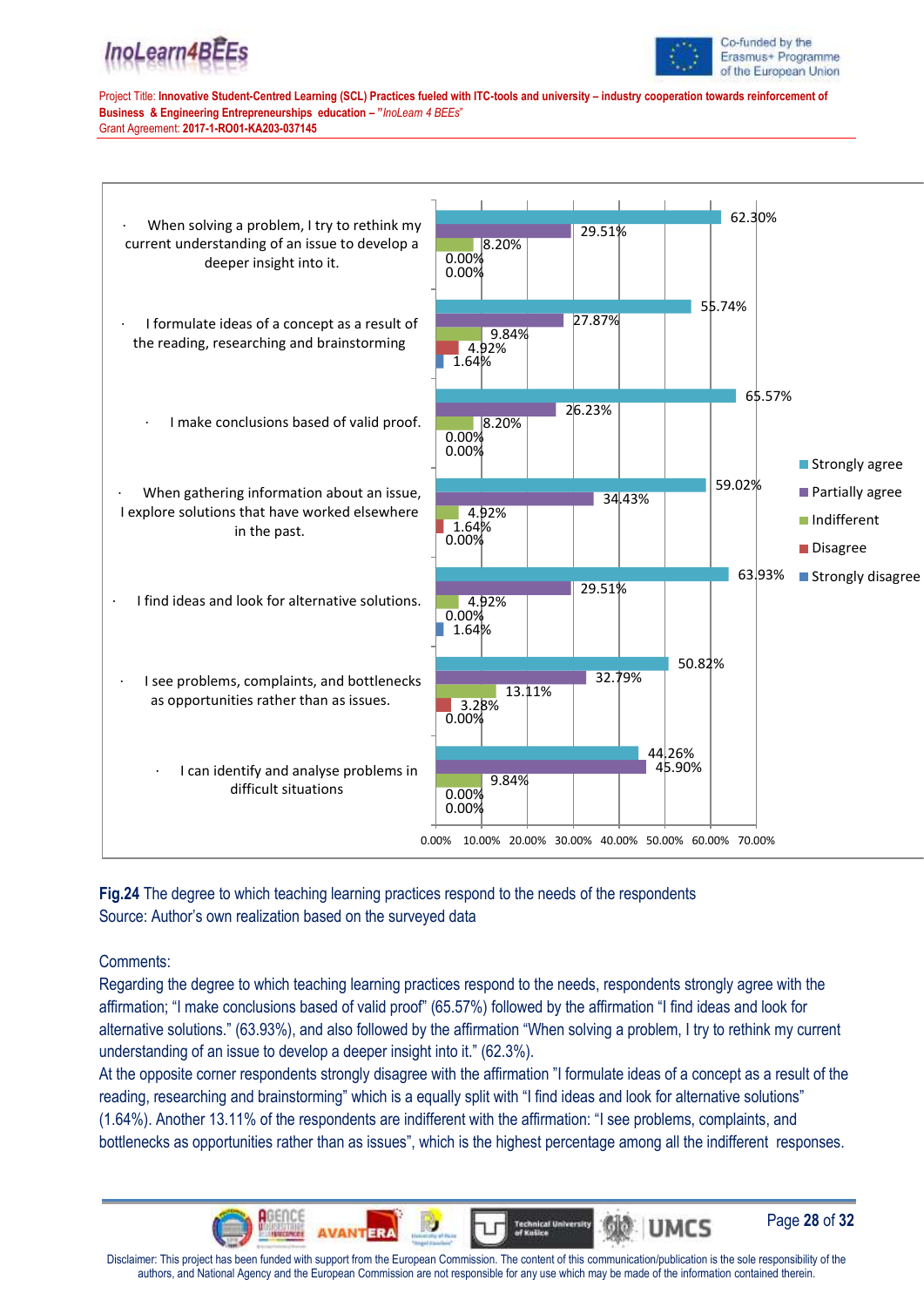![](_page_28_Picture_0.jpeg)

![](_page_28_Picture_1.jpeg)

#### **7.5 Develop analytical method**

![](_page_28_Figure_5.jpeg)

**Fig.25** Respondents' valuing the ability to use analytical method Source: Author's own realization based on the surveyed data

#### Comments:

Regarding the ability to use analytical method, 55% of the respondents consider this ability very important. Almost 38% consider it important and 8.20% are indifferent. We have no matches for less important or not at all important.

### **7.6 (Develop analytical method) The degree to which teaching learning practices use analytical method. For following affirmation mark the degree of acceptance**

Measured variables

![](_page_28_Picture_11.jpeg)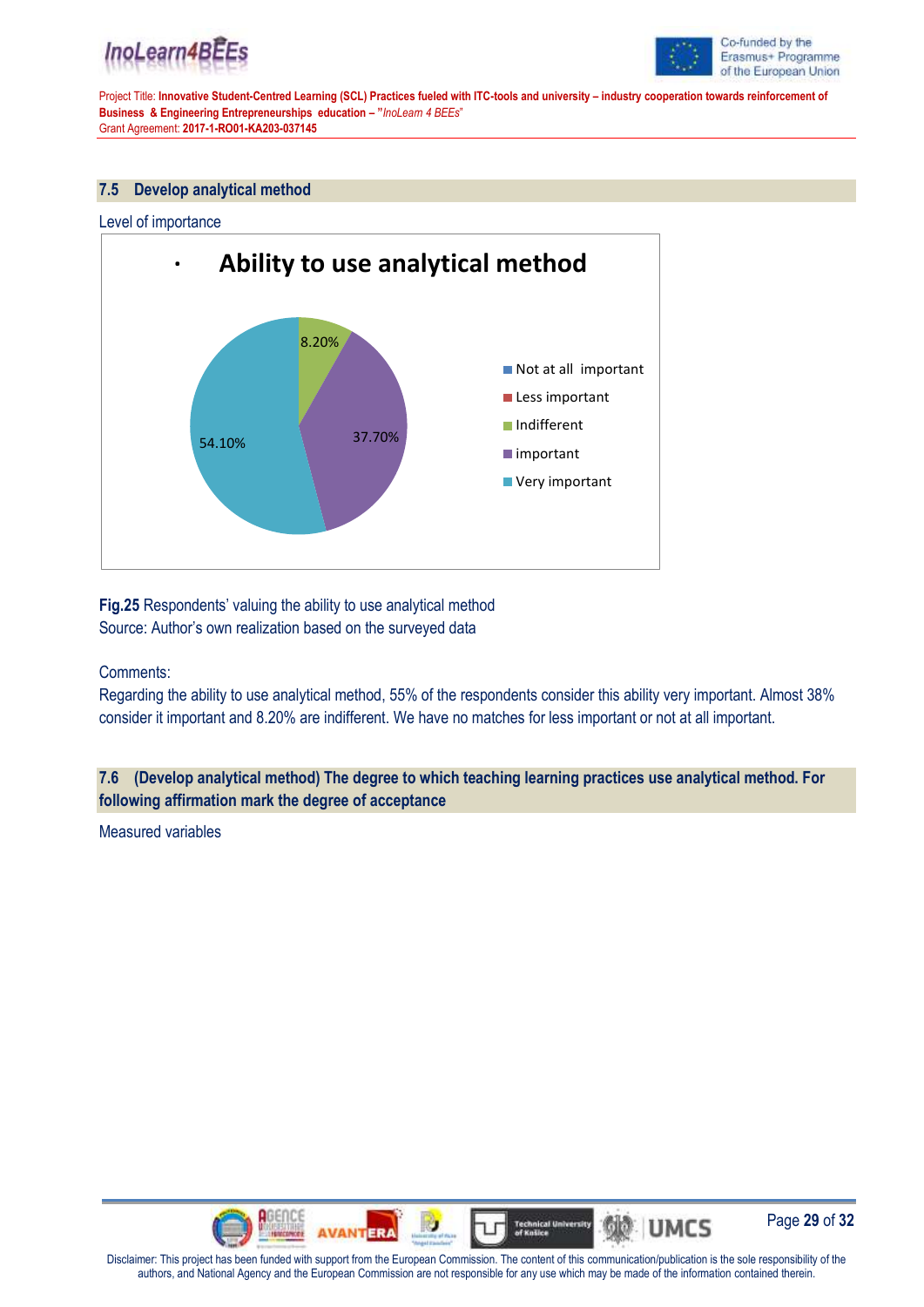![](_page_29_Picture_0.jpeg)

![](_page_29_Picture_1.jpeg)

![](_page_29_Figure_4.jpeg)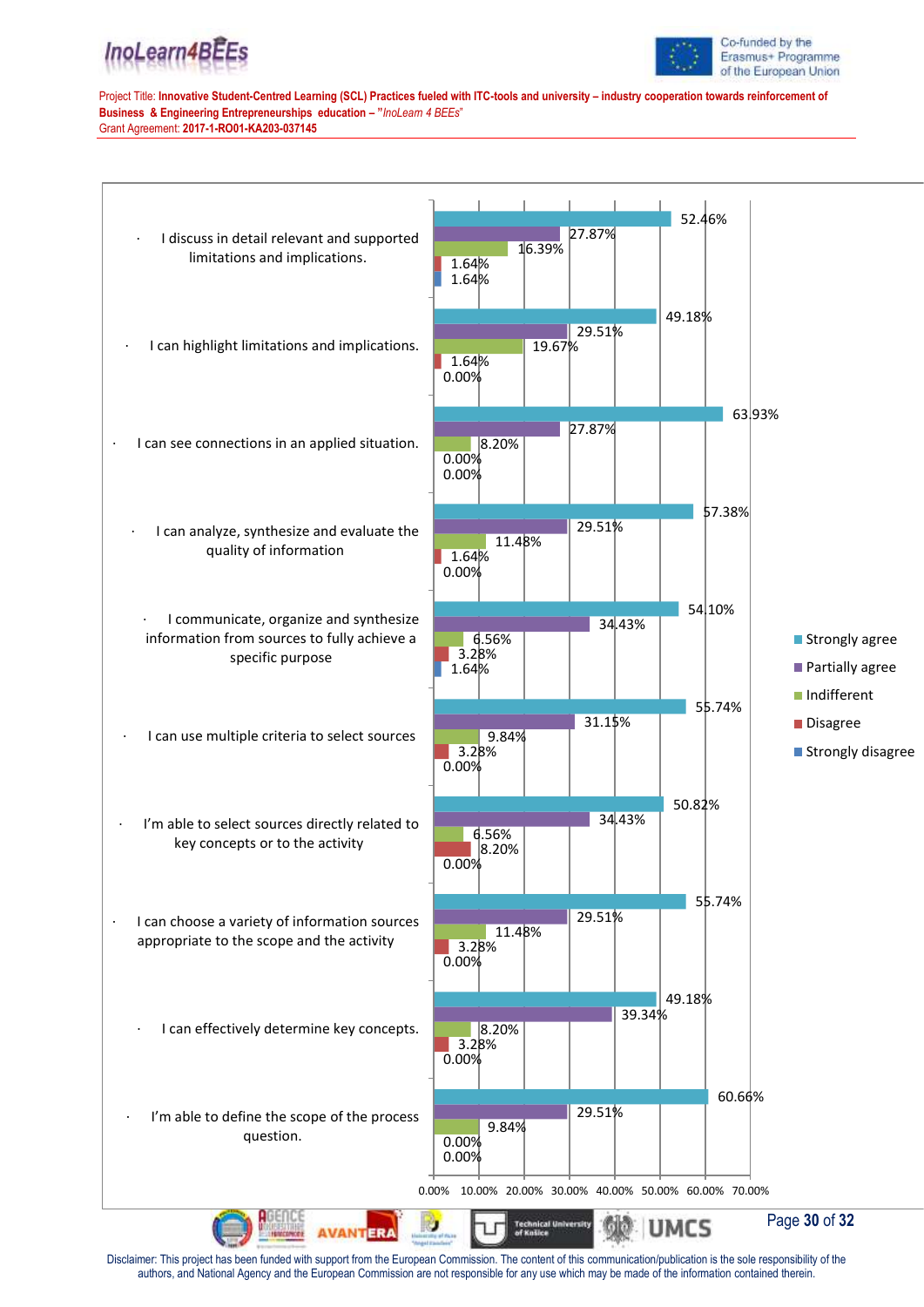![](_page_30_Picture_1.jpeg)

Project Title: **Innovative Student-Centred Learning (SCL) Practices fueled with ITC-tools and university – industry cooperation towards reinforcement of Business & Engineering Entrepreneurships education – "***InoLearn 4 BEEs*" Grant Agreement: **2017-1-RO01-KA203-037145**

**Fig.25** The degree to which teaching learning practices use analytical method in respondents' perspective Source: Author's own realization based on the surveyed data

### Comments:

Regarding the degree to which teaching learning practices use analytical method, our respondents strongly agree with the affirmation " I can see connections in an applied situation." (63.93%) followed by the affirmation:" I'm able to define the scope of the process question" (60.66%) and the the affirmation: " I can analyze, synthesize and evaluate the quality of information"(57.38).

At the opposite corner we have a equally split between the respondents answers ( they strongly disagree) regarding the affirmations:" I communicate, organize and synthesize information from sources to fully achieve a specific purpose" and "I discuss in detail relevant and supported limitations and implications" (1.64%).

On the top of the indifferent answers regarding our affirmation we find "I can highlight limitations and implications." (19.67%).

On top of partially agree opinions we have the affirmation: " I can effectively determine key concepts."(almost 40%).

## **8. FINAL Conclusion from the survey:**

Creativity and innovation are accepted mainly through analysing the causes of problems and argumentation that enables them to respond creatively. Another way is transforming ideas and solutions into entirely new forms and using frameworks and strategies for enabling a supportive environment for innovation.

Learning through digital content proved to be very important as the capacity to use e-learning tools such are the content on the web sites and different copyright and licence rules for intellectual property products. Not only digital contents but also the skills to improve the learning process are found to be very important in respondents' point of views.

Questioning the manner to use new pedagogical methods, they identified the capacity to set goals with success criteria for their work and the ability to draw conclusions on the best way to approach it.

Communication is also a high stated capacity, mainly understood as tailoring the message to suit the person(s) the respondents are talking to. Teamwork ability is also a high valued one, understood that something that involves everyone for collaboration.

Regarding the capacity to have adaptable and flexible skills, more than 65% of the respondents consider it very important, and the relevant topic that best describe those concepts in respondents' view is to identify and analyze various aspects of a situation that are important to achieve specific targets.

Regarding the level of importance for self-evaluation skill more than 65% of our respondents consider this skill very important the ability to identify the time frames, tasks and responsibilities required to achieve the improvement goals being set on the first place.

The third objective of the survey was enquiring perception about University-Industry cooperation. As such, the top three barriers for stating a new business, that are linked with the respondents' domain, have been equally split for the first two choices (54.10%) among the respondents' answers referring to: "Lack of own experience" and "Fear of failure". The most